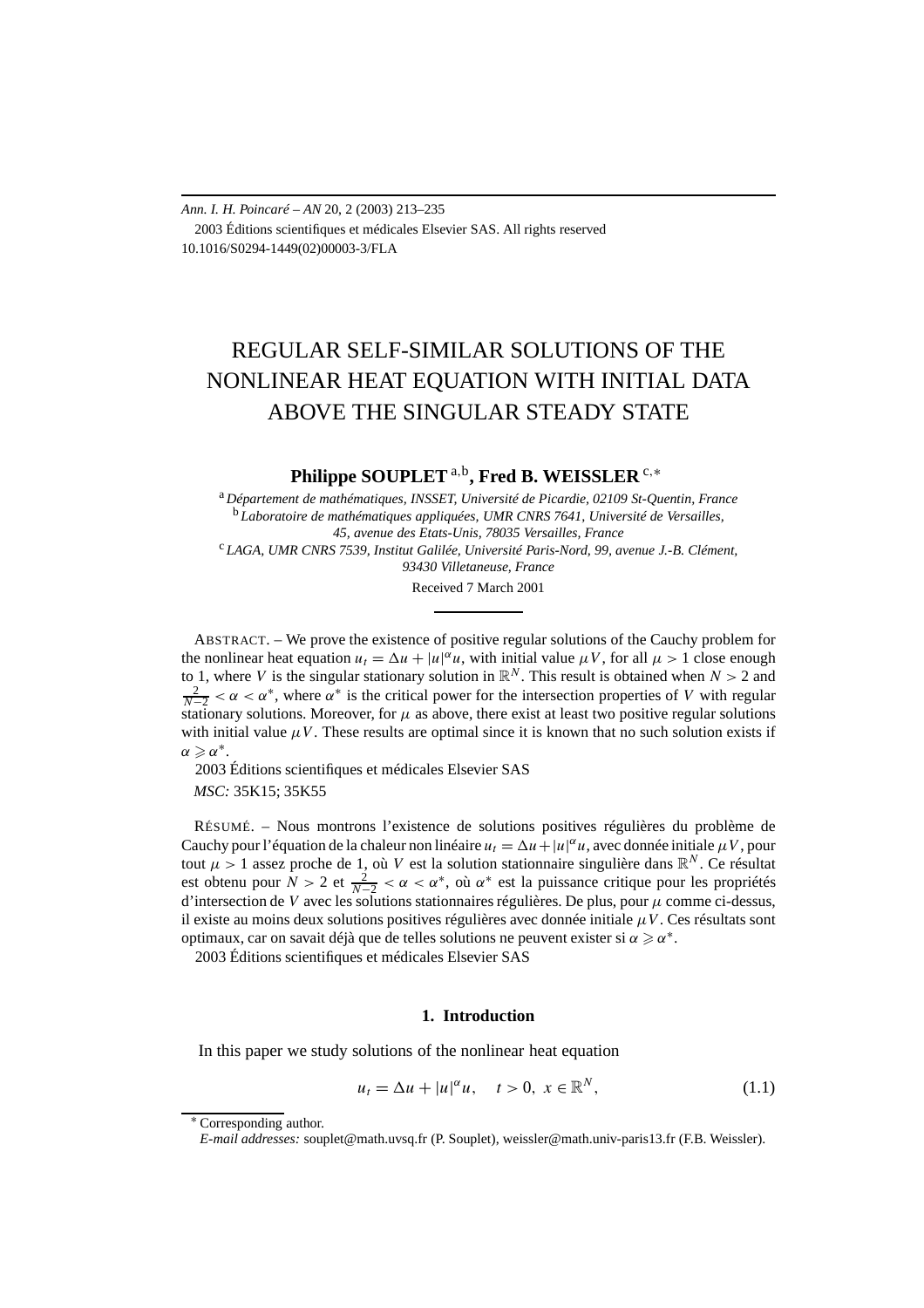which have singular initial values. Here  $u = u(t, x) \in \mathbb{R}$ ,  $\alpha > 0$  and we sometimes write *u(t)* for the spatial function *u(t, ·)*. If  $N > 2$  and  $\alpha > \frac{2}{N-2}$ , then (1.1) has a positive singular stationary solution  $V(x)$  given by

$$
V(x) = \beta^{1/\alpha} |x|^{-2/\alpha},
$$
\n(1.2)

where

$$
\beta = \frac{2}{\alpha} \left( N - 2 - \frac{2}{\alpha} \right). \tag{1.3}
$$

*V* is a stationary solution of  $(1.1)$  in the sense of tempered distributions: each term of (1.1) with  $u(t, x) = V(x)$  is in  $L^1(\mathbb{R}^N) + L^\infty(\mathbb{R}^N)$ . Even though *V* is a stationary solution, it turns out, for certain values of  $\alpha$ , that  $V$  is not the minimal positive solution of (1.1) whose initial value is *V*. Indeed, if  $N > 10$ , let

$$
\alpha^* = \frac{4}{N - 4 - 2\sqrt{N - 1}}.\tag{1.4}
$$

(We take  $\alpha^* = \infty$  if  $N \leq 10$ .) This number first appeared in [5] in the study of stationary solutions of (1.1). Galaktionov and Vazquez [3] have proved that if  $\frac{2}{N-2} < \alpha < \alpha^*$ , then there exists a  $C^{\infty}$ , positive solution  $u(t, x)$  of (1.1), for  $t > 0$ , such that  $u(t) \to V$  in  $S'$ , indeed in  $L^1(\mathbb{R}^N) + L^\infty(\mathbb{R}^N)$ , as  $t \to 0^+$ .

The purpose of this paper is to improve the result of Galaktionov and Vazquez by showing that initial values  $\mu V$  are allowed for some  $\mu > 1$ .

THEOREM 1.1. – Let  $N > 2$  and  $\frac{2}{N-2} < \alpha < \alpha^*$ . There exists  $\varepsilon > 0$  such that for all  $\mu \in (1, 1 + \varepsilon)$ *, there is a*  $C^{\infty}$  *positive solution u of* (1.1) *such that* 

$$
u(t) \to \mu V \quad \text{in } L^1(\mathbb{R}^N) + L^\infty(\mathbb{R}^N), \text{ as } t \to 0+.
$$

Moreover,  $u \in C(0,\infty; L^q(\mathbb{R}^N))$  for all  $q > \frac{N\alpha}{2}$ , and  $\lim_{t\to\infty} u(t) = 0$  in  $L^q(\mathbb{R}^N)$  for all  $q > \frac{N\alpha}{2}$ .

This result calls for several remarks. First of all, the power  $\alpha^*$  is optimal in Theorem 1.1. By Theorem 10.4 in [3], no nonnegative solution of  $(1.1)$  with intial value above *V* exists if  $\alpha \ge \alpha^*$ . On the other hand, Theorem 10.4 in [3] also states that if  $\frac{2}{N-2} < \alpha < \alpha^*$ , then there is no solution of (1.1) with initial value above *V* and which *remains above V* for  $t > 0$ . Theorem 1.1 shows that this cannot be improved. Also, it should be pointed out that if  $\mu$  is sufficiently large, then there is no local nonnegative solution of (1.1) with initial value  $\mu V$ . See Theorem 1 in [9].

For the equation with  $|u|^{\alpha}u$  replaced by e<sup>u</sup>, Vazquez [7] has shown that there exists a regular solution whose initial value is equal to the singular stationary solution *plus* a small positive constant.

Finally, the situation for singular stationary solutions contrasts markedly with that for initial values which are multiples of *regular* stationary solutions. Indeed, if *φ* is a positive regular stationary solution of (1.1) either on  $\mathbb{R}^N$  or on a bounded domain (with Dirichlet boundary conditions), then the solution of (1.1) with initial value  $\mu \phi$ , for any  $\mu > 1$  is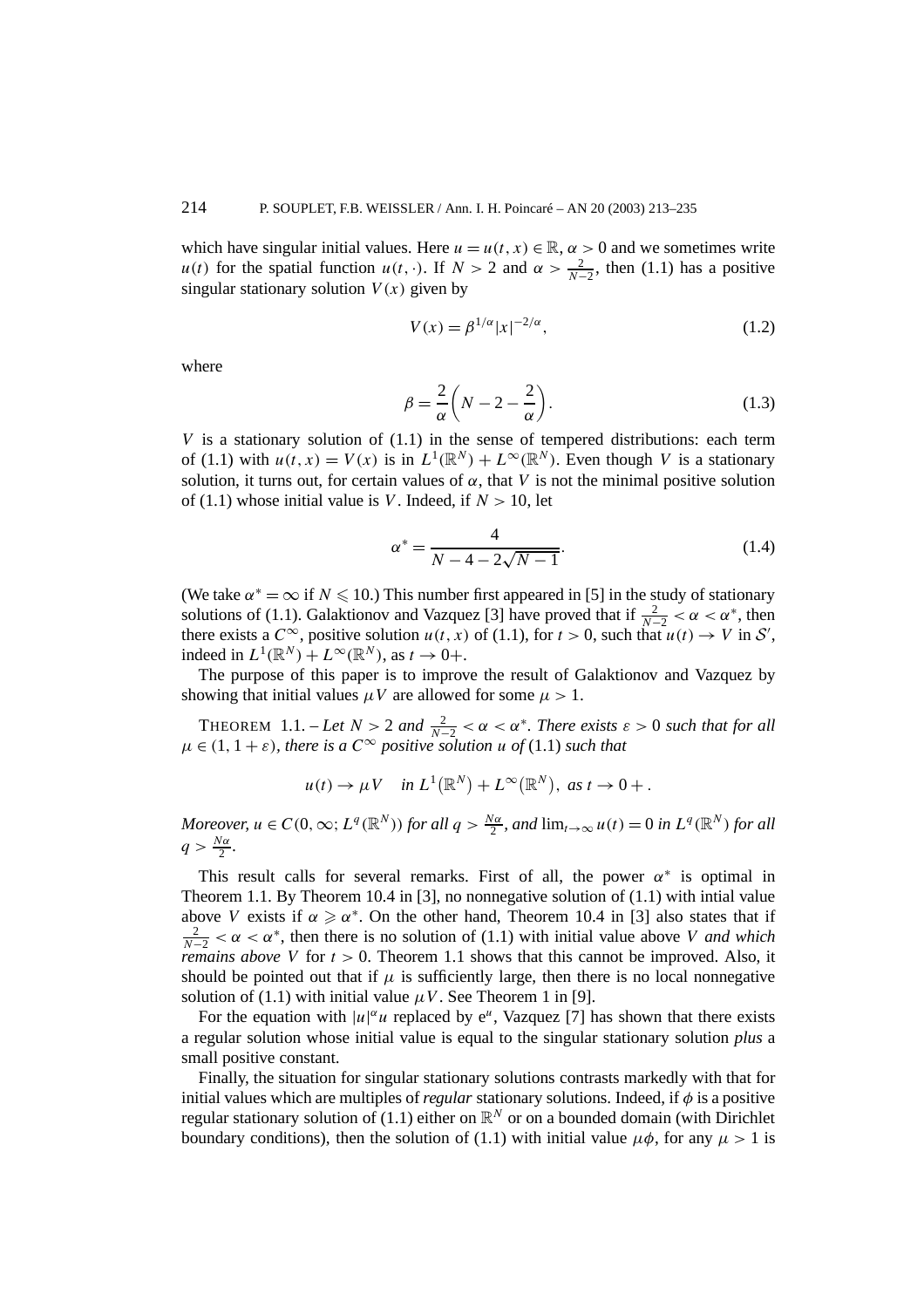nondecreasing in time, and therefore exhibits one of the following three behaviors: finite time blow up, infinite time blow up, or convergence to another positive regular stationary solution.

We prove Theorem 1.1 by proving the existence of a positive, radially symmetric (forward) self-similar solution of (1.1) with the necessary properties. Such a solution is given by

$$
u(t,x) = t^{-1/\alpha} f\left(\frac{r}{\sqrt{t}}\right),\tag{1.5}
$$

where  $r = |x|$ . The function  $f : [0, \infty) \to \mathbb{R}$  is called the (spatial) profile of the solution *u*; indeed  $u(1, x) = f(|x|)$ . As is well-known, the function *u* given by (1.5) is a solution of (1.1) if and only if *f* is a solution of the profile equation:

$$
f''(r) + \left(\frac{N-1}{r} + \frac{r}{2}\right)f'(r) + \frac{f(r)}{\alpha} + |f(r)|^{\alpha} f(r) = 0.
$$
 (1.6)

The initial value problem associated with (1.6) was first studied in [4]. In particular (Theorem 5' in [4]), if  $f_\lambda$  is the solution of (1.6) such that  $f_\lambda(0) = \lambda$  and  $f'_\lambda(0) = 0$ , then

$$
L(\lambda) \equiv \lim_{r \to \infty} r^{2/\alpha} f_{\lambda}(r) \tag{1.7}
$$

exists and is a locally Lipschitz function of  $\lambda \in \mathbb{R}$ . If  $u(t, x)$  is the resulting solution of (1.1) given by (1.5) with  $f = f_\lambda$ , then it is easy to see that  $|u(t, x)| \le M|x|^{-2/\alpha}$  (for some  $M > 0$ ) and  $u(t, x) \to L(\lambda)|x|^{-2/\alpha}$ , uniformly on any subset of  $\mathbb{R}^N$  bounded away from 0, and so  $u(t) \to L(\lambda)|x|^{-2/\alpha}$  in  $L^1(\mathbb{R}^N) + L^\infty(\mathbb{R}^N)$ , as  $t \to 0+$ . It is also easy to check that *u(t)* satisfies the integral equation associated to (1.1) with  $u(0) = L(\lambda)|x|^{-2/\alpha}$ .

The point of [4] was to show that if  $\frac{2}{N} < \alpha < \frac{4}{N-2}$ , then  $L(\lambda_0) = 0$  is attained for some  $\lambda_0 > 0$  such that  $f_{\lambda_0}(r) > 0$ ,  $\forall r > 0$ . Moreover, the analysis in [4] shows (for these values of *α*) that there exist infinitely many pairs  $\lambda_1$ ,  $\lambda_2$  such that  $0 < \lambda_1 < \lambda_2 < \lambda_0$ ,  $L(\lambda_1) =$  $L(\lambda_2)$ , and both  $f_{\lambda_1}$  and  $f_{\lambda_2}$  are everywhere positive. Indeed, the  $\lambda_0$  shown to exist in the proof of Proposition 3.7 in [4] has the property that if  $0 < \lambda < \lambda_0$ , then  $f_{\lambda}(r) > 0$ ,  $\forall r > 0$ . Thus, *L* is a nonnegative, continuous function on [0,  $\lambda_0$ ] with  $L(0) = 0$  and  $L(\lambda_0) = 0$ ; and so *L* attains every value in the interval  $(0, \max_{\lambda \in [0, \lambda_0]} L(\lambda))$  at least twice. In other words, for these values of  $L(\lambda)$ , there are at least two positive, regular, self-similar solutions of (1.1) with the same singular initial value  $L(\lambda_1)|x|^{-2/\alpha} = L(\lambda_2)|x|^{-2/\alpha}$ . Furthermore, by Proposition 3.6 in [4],  $L(\lambda) > 0$  if  $\lambda > 0$  is sufficiently small, and so  $\max_{\lambda \in [0, \lambda_0]} L(\lambda) > 0.$ 

The point of the present paper is to show for  $\alpha$  in the range specified in Theorem 1, that  $L(\lambda') = \mu \beta^{1/\alpha}$  is attained in (1.7) for some  $\lambda' > 0$  such that  $f_{\lambda'}(r) > 0$ ,  $\forall r > 0$ and for some value of  $\mu > 1$ . In the subcritical case,  $\alpha < \frac{4}{N-2}$ , Theorem 1.1 is a direct consequence of Theorem 4.4 and Proposition 3.5 proved in the main body of this paper. Moreover, Dohmen and Hirose [2, Theorem 1.2] have shown that if  $\frac{2}{N-2} \le \alpha < \frac{4}{N-2}$ and  $\lambda > \lambda_0$ , then  $f_\lambda$  assumes negative values, and so it must be that  $\lambda' \in (0, \lambda_0)$ . (In fact, Dohmen and Hirose [2] show the uniqueness of the  $\lambda_0$  proved to exist in [4]. See Weissler [8] for the same result in the case  $N = 1$  and Yanagida [10] in the case  $\alpha \le \frac{2}{N-2}$ .) Since as just noted, if  $\frac{2}{N} < \alpha < \frac{4}{N-2}$ , then *L* attains every value in the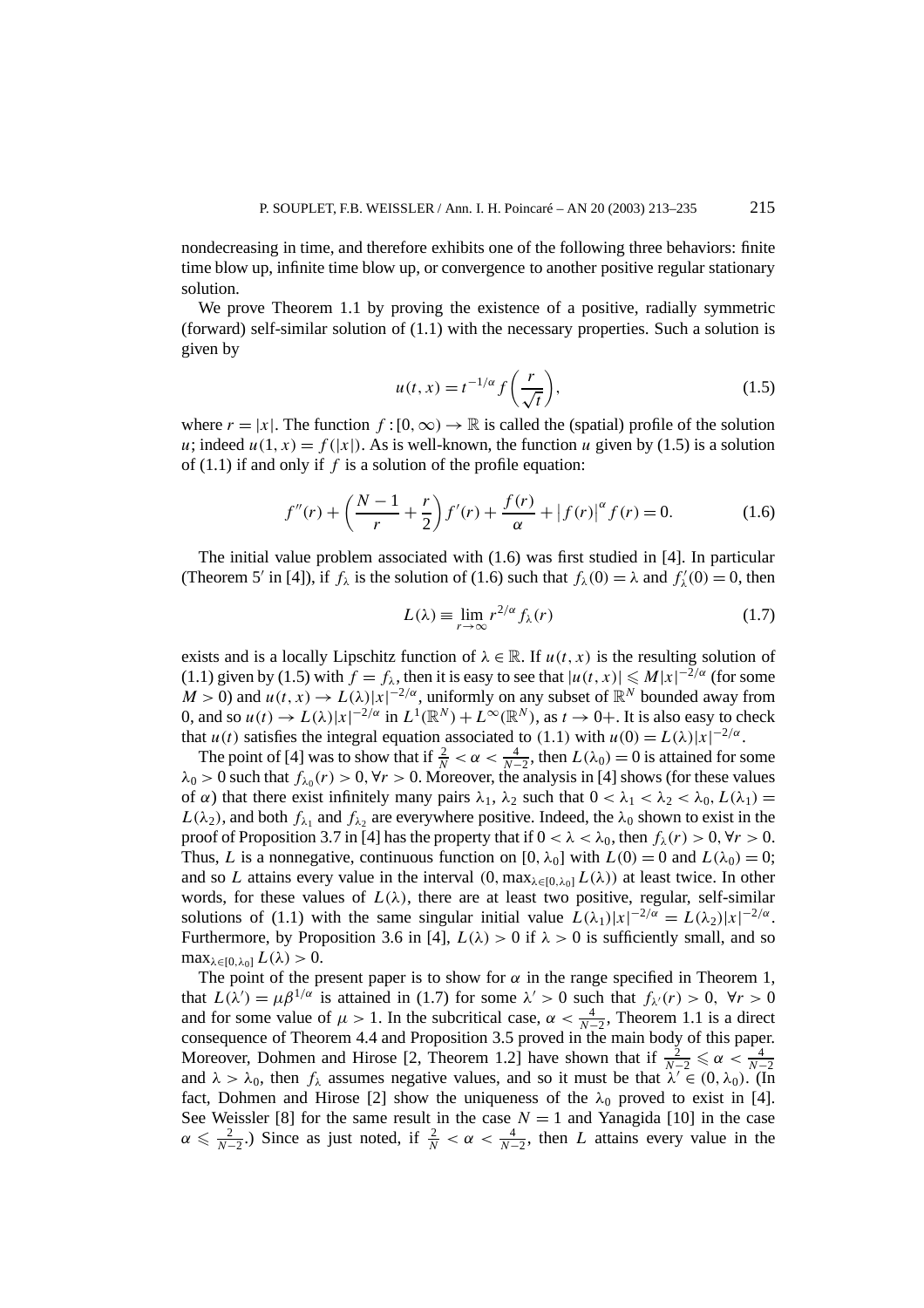interval  $(0, \max_{\lambda \in [0, \lambda_0]} L(\lambda))$  at least twice, Theorem 1.1 has the following immediate, but unexpected, consequence.

THEOREM 1.2.  $-ff N > 2$  and  $\frac{2}{N-2} < \alpha < \frac{4}{N-2}$ , then there exists  $\varepsilon > 0$  such that for *all*  $\mu \in (0, 1 + \varepsilon)$ *, there are at least* two different  $C^{\infty}$  *positive solutions*  $\mu$  *of* (1.1) *such that*

$$
u(t) \to \mu V
$$
 in  $L^1(\mathbb{R}^N) + L^\infty(\mathbb{R}^N)$ , as  $t \to 0+$ ,

 $u \in C(0,\infty; L^q(\mathbb{R}^N))$  for all  $q > \frac{N\alpha}{2}$ , and  $\lim_{t \to \infty} u(t) = 0$  in  $L^q(\mathbb{R}^N)$  for all  $q > \frac{N\alpha}{2}$ .

This result is all the more surprising since an existence *and uniqueness* result for solutions of the type described in Theorem 1.2 is already known. Specifically, Theorem 6.1 in [1], says that if  $\alpha > \frac{2}{N}$  (with no upper limit) and if  $\mu > 0$  and  $M > 0$  are sufficiently small (and verify a certain nonlinear relationship), then there exists a unique (necessarily self-similar) solution  $u$  of the integral equation corresponding to  $(1.1)$  with initial value  $\mu |x|^{-2/\alpha}$  such that

$$
\sup_{t>0} t^{\frac{1}{\alpha}-\frac{N}{2q}} \|u(t)\|_{L^q} \leqslant M,
$$
\n(1.8)

where

$$
1 < \frac{q}{\alpha + 1} < \frac{N\alpha}{2} < q.
$$

It is clear that the *supremum* in (1.8) is finite for the self-similar solutions which provide the non-unique solutions in Theorem 1.2. Nonetheless, for one of the two solutions, this *supremum* must stay bounded away from 0, even as  $\mu \rightarrow 0$ .

The situation for critical and supercritical  $\alpha$  is more intricate. In the supercritical case, we will show that  $L(\lambda)$ , which is known to be positive for  $\lambda > 0$ , oscillates around  $\beta^{1/\alpha}$ infinitely often as  $\lambda \to \infty$ . In the critical case,  $L(\lambda) = \beta^{1/\alpha}$  for at least two values of  $\lambda > 0$ . More precisely, we have the following results, which are proved in Section 4 below.

THEOREM 1.3. – Let  $N > 2$  and  $\alpha = \frac{4}{N-2}$ . There exists  $\varepsilon > 0$  such that for all  $\mu \in [1, 1 + \varepsilon)$ *, there are at least* two different  $C^{\infty}$  *positive solutions u of* (1.1) *such that*

 $u(t) \to \mu V$  *in*  $L^1(\mathbb{R}^N) + L^\infty(\mathbb{R}^N)$ *, as*  $t \to 0^+,$ 

 $u \in C(0,\infty; L^q(\mathbb{R}^N))$  for all  $q > \frac{N\alpha}{2}$ , and  $\lim_{t \to \infty} u(t) = 0$  in  $L^q(\mathbb{R}^N)$  for all  $q > \frac{N\alpha}{2}$ .

THEOREM 1.4. – Let  $N > 2$  and  $\frac{4}{N-2} < \alpha < \alpha^*$ . For every positive integer *m*, there *exists*  $\varepsilon = \varepsilon(m) > 0$  *such that for all*  $\mu \in (1 - \varepsilon(m), 1 + \varepsilon(m))$ *, there are at least* m different  $C^{\infty}$  *positive solutions u of* (1.1) *such that* 

$$
u(t) \to \mu V \quad \text{in } L^1(\mathbb{R}^N) + L^\infty(\mathbb{R}^N), \text{ as } t \to 0+,
$$

 $u \in C(0,\infty; L^q(\mathbb{R}^N))$  for all  $q > \frac{N\alpha}{2}$ , and  $\lim_{t \to \infty} u(t) = 0$  in  $L^q(\mathbb{R}^N)$  for all  $q > \frac{N\alpha}{2}$ .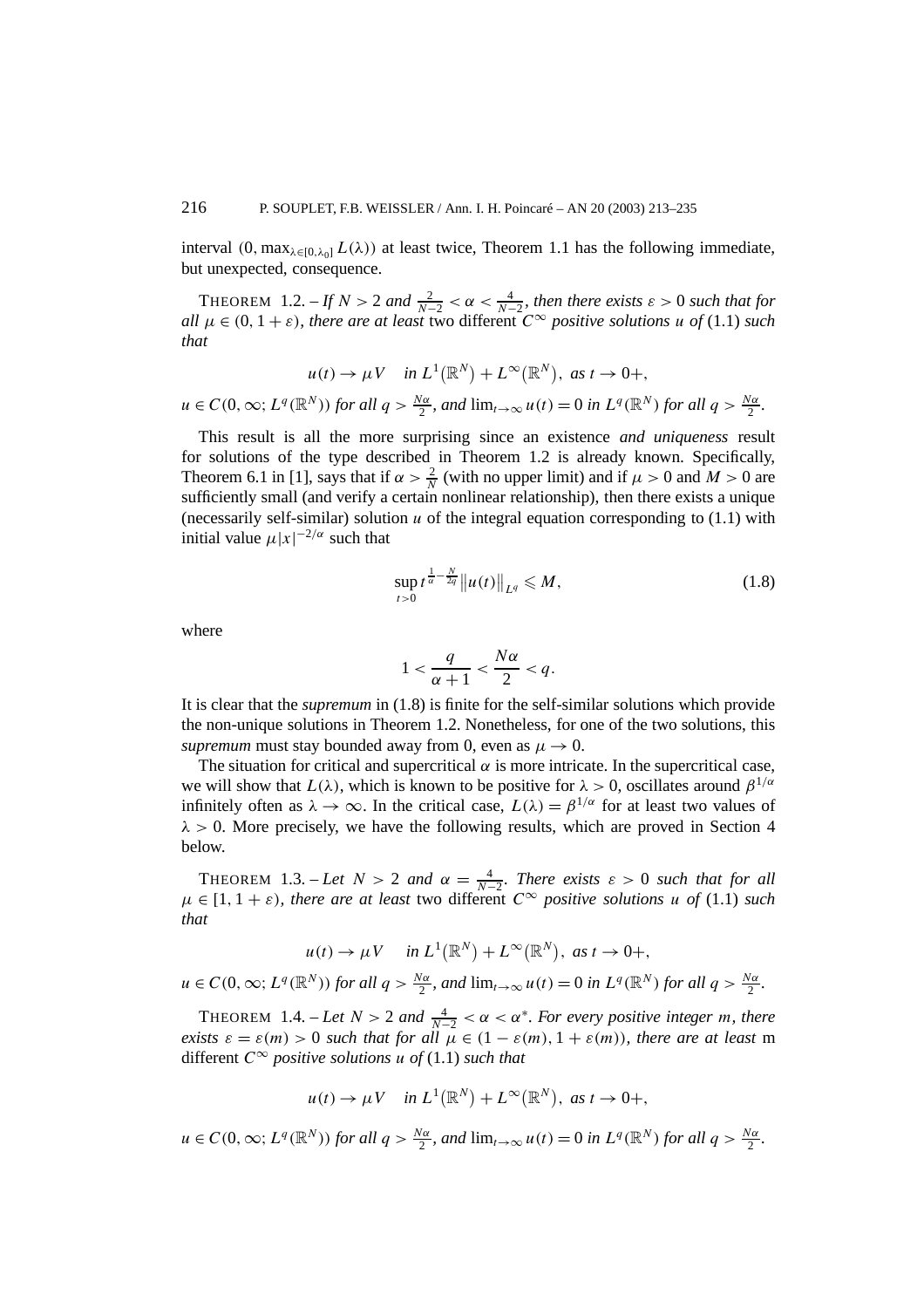Our basic approach to studying the attainable values of  $L(\lambda)$  is to transform (1.6) so that the behavior as  $r \to \infty$  is translated into the behavior near 0. Motivated by the precise asymptotic behavior of solutions to (1.6) as given in Theorem 1 in [6], we set

$$
f(r) = r^{-2/\alpha} w(r^{-2}) = s^{1/\alpha} w(s), \qquad w(s) = s^{-1/\alpha} f\left(\frac{1}{\sqrt{s}}\right) = r^{2/\alpha} f(r), \qquad (1.9)
$$

where  $s = r^{-2}$ . A straightforward calculation shows that  $f:(0, \infty) \to \mathbb{R}$  satisfies (1.6) if and only if  $w:(0,\infty) \to \mathbb{R}$  satisfies the following differential equation:

$$
4s2w''(s) + 4\left(\frac{2}{\alpha} - \frac{N-4}{2}\right)sw'(s) - w'(s)
$$
  
 
$$
-\frac{2}{\alpha}\left(N-2-\frac{2}{\alpha}\right)w(s) + |w(s)|^{\alpha}w(s) = 0.
$$
 (1.10)

We refer to  $(1.10)$  as the *inverted* profile equation, to reflect the fact that behavior at 0 and  $\infty$  are interchanged in passing from *f* to *w*. If *u* is a self-similar solution of (1.1) with profile *f* , and if *f* and *w* are related by (1.9), then

$$
u(t,x) = r^{-2/\alpha} w\left(\frac{t}{r^2}\right).
$$
 (1.11)

This shows that *w* is in fact the *time profile* of the self-similar solution, i.e.  $u(t, 1) =$  $w(t)$ , where by abuse of notation, we write  $u(t, r)$  instead of  $u(t, x)$  with  $|x| = r$ .

It is important to note that if  $f$  and  $w$  are related by (1.9), and if  $w$  is continuous at  $s = 0$ , then  $\lim_{r \to \infty} r^{2/\alpha} f(r) = w(0)$ . Thus, studying solutions *w* of (1.10) having a specified initial value  $w(0)$  is equivalent to studying solutions  $f$  of the original profile equation (1.6) with  $\lim_{r\to\infty} r^{2/\alpha} f(r) = w(0)$ . If, in addition, f is the profile of a self-similar solution  $u$  of (1.1), then the initial value of this solution  $u$  is given by  $u(0, x) = w(0)|x|^{-2/\alpha}$ . Hence the study of solutions to (1.10) having a specified initial value  $w(0)$  is related to the study of solutions to  $(1.1)$  with a specified singular initial value  $u(0, x) = w(0)|x|^{-2/\alpha}$ .

Throughout this paper,  $\beta$ ,  $\alpha^*$  and *V* are as in (1.3), (1.4) and (1.2) above. Moreover, we use the following notation:

$$
\gamma = \frac{2}{\alpha} - \frac{N-4}{2}.
$$

For future reference, we note that:

$$
\begin{aligned}\n\beta > 0 &\Leftrightarrow & \alpha > \frac{2}{N-2}; \\
\gamma > 1 &\Leftrightarrow & \alpha < \frac{4}{N-2}.\n\end{aligned}
$$

As is common practice, conditions such as  $\alpha > \frac{2}{N-2}$  are meant to imply that *N* > 2, and conditions such as  $\alpha < \frac{4}{N-2}$  are meant to be vacuous if  $N = 1$  or 2. Also,  $g : \mathbb{R} \to \mathbb{R}$ , and its primitive  $G : \mathbb{R} \to \mathbb{R}$ , are the functions given by: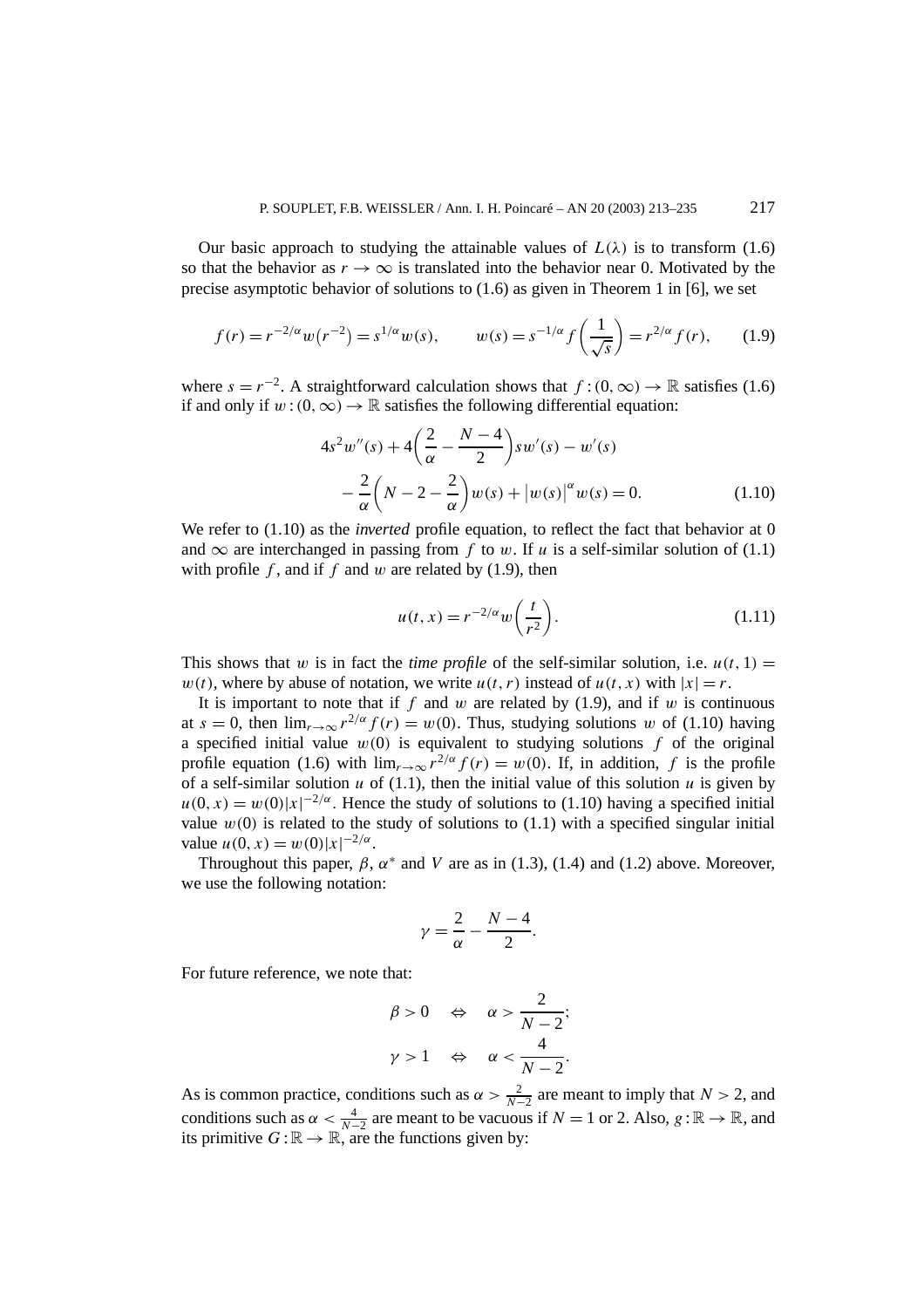218 P. SOUPLET, F.B. WEISSLER / Ann. I. H. Poincaré – AN 20 (2003) 213–235

$$
g(x) = -\beta x + |x|^{\alpha} x
$$
,  $G(x) = -\frac{\beta x^2}{2} + \frac{|x|^{\alpha+2}}{\alpha+2}$ .

We define

$$
G_{\min} = \min_{x \in \mathbb{R}} G(x).
$$

In the case  $\alpha > \frac{2}{N-2}$ , Eq. (1.10) has a unique nontrivial positive constant solution, i.e.  $w(s) = \beta^{1/\alpha}$ , which corresponds to the singular stationary solution *V* of (1.1).

With the above notation, the inverted profile equation (1.10) takes the following form:

$$
4s2w''(s) + 4\gamma sw'(s) - w'(s) + g(w(s)) = 0.
$$
 (1.12)

Given a solution  $w$  of (1.12), we define its "energy" by

$$
H(s) = H_{w,w'}(s) = 2s^2 w'(s)^2 + G(w(s)).
$$
\n(1.13)

It is straightforward to check that

$$
H'(s) = w'(s)^{2} [1 - 4(\gamma - 1)s] = w'(s)^{2} [1 - 2s(\frac{4}{\alpha} - (N - 2))].
$$
 (1.14)

This last formula depends only on the fact that  $G' = g$  and Eq. (1.12), and not on the specific form of the functions *g* and *G*.

The rest of this paper is organized as follows. In the next section, we prove local existence and uniqueness of solutions to the inverted profile equation (1.12) on an interval [0, T]. Because of the strong singularity at  $s = 0$ , one cannot specify both  $w(0)$ and  $w'(0)$ . See Proposition 2.4 and Theorem 2.5 below. In the following section, we show that these solutions can be continued for all  $s > 0$  and investigate their asymptotic behavior as  $s \to \infty$ . In particular, Proposition 3.5 states that if *w* is a solution of (1.12) such that  $\lim_{s\to\infty} w(s) = 0$ , then the resulting self-similar solution of (1.1) obtained *via* (1.9) and (1.5) is regular. Finally, in the last section, we prove the main results of the paper. In the subcritical case,  $\alpha < \frac{4}{N-2}$ , we use a shooting argument based on the solutions  $w$  of (1.12). See Theorem 4.4. In the supercritical and critical cases, we use properties of solutions to  $(1.12)$  near  $s = 0$  (Proposition 2.7) to obtain detailed information about the intersections of the solutions  $f_{\lambda}$  of (1.6) with the singular solution *V* and the values attained by  $L(\lambda)$ . See Lemmas 4.5–4.8.

## **2. Local existence and uniqueness theory for the inverted profile equation**

The purpose of this section is to prove an existence and uniqueness theorem for solutions of  $(1.12)$  on an interval  $[0, T]$ . To accomplish this, we need first to re-write (1.12) in various equivalent forms, and then transform it into an integral equation which has solutions continuous at  $s = 0$ . To this end, we consider the three following equations:

$$
\frac{d}{ds}(4s^{\gamma}e^{\frac{1}{4s}}w'(s)) = -s^{\gamma-2}e^{\frac{1}{4s}}g(w(s));
$$
\n(2.1)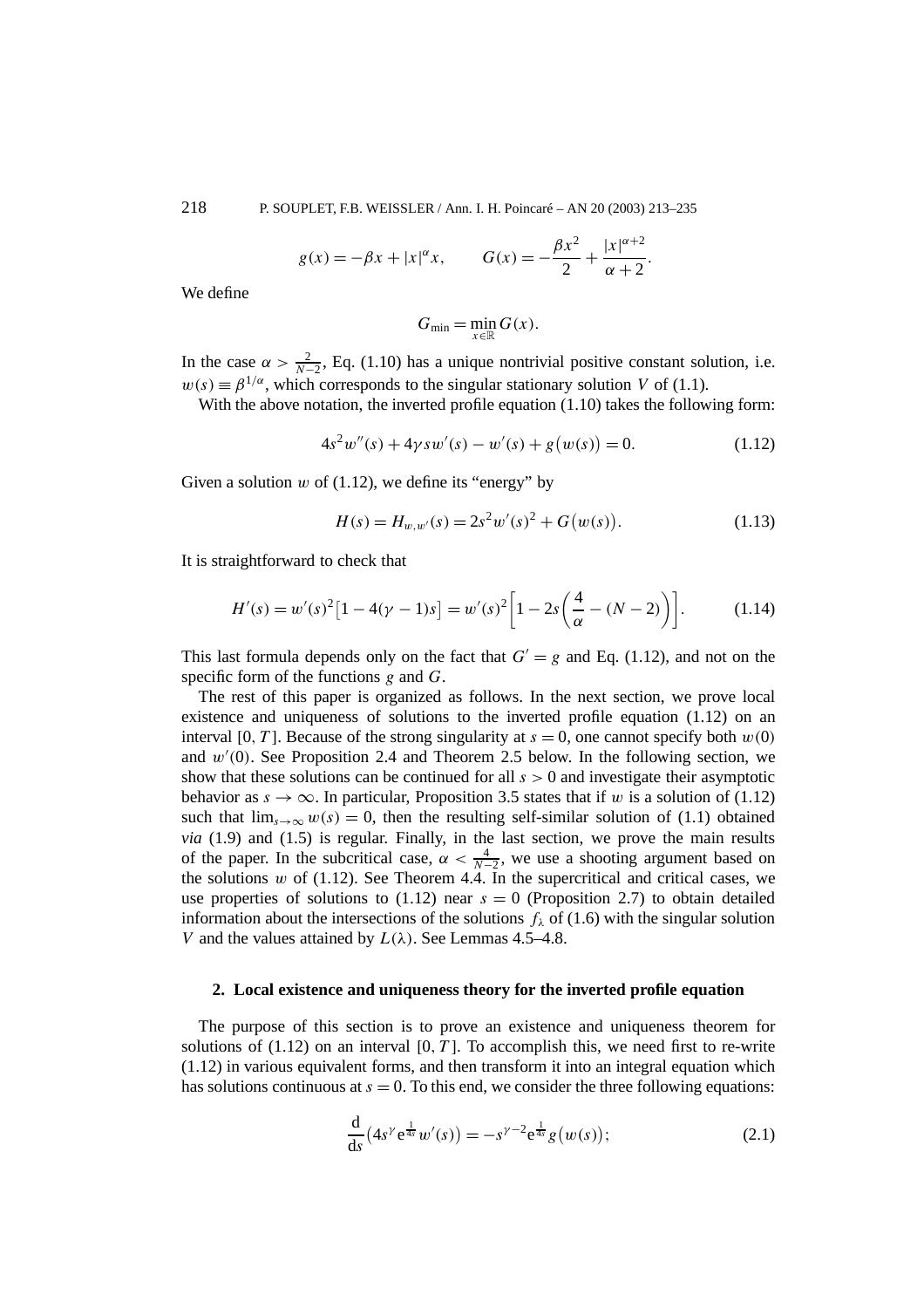$$
w'(s) = s^{-\gamma} e^{-\frac{1}{4s}} T^{\gamma} e^{\frac{1}{4T}} w'(T) + \frac{1}{4} s^{-\gamma} e^{-\frac{1}{4s}} \int_{s}^{T} \sigma^{\gamma - 2} e^{\frac{1}{4\sigma}} g(w(\sigma)) d\sigma; \qquad (2.2)
$$

$$
w(t) = w(t_0) + \left(T^{\gamma} e^{\frac{1}{4T}} \int_{t_0}^t s^{-\gamma} e^{-\frac{1}{4s}} ds\right) w'(T)
$$
  
+ 
$$
\frac{1}{4} \int_{t_0}^t s^{-\gamma} e^{-\frac{1}{4s}} \int_s^T \sigma^{\gamma-2} e^{\frac{1}{4\sigma}} g(w(\sigma)) d\sigma ds.
$$
 (2.3)

It is simple to verify that  $(2.1)$  is the same as  $(1.12)$ . Moreover, *w* is a solution of (2.1) on some interval *J* ⊂  $(0, ∞)$  if and only if *w* is a solution of (2.2) on *J*, as long as  $T \in J$ . In a like manner, if  $t_0$  is also in *J*, then *w* is a solution of (2.3) on *J* if and only if it is a solution of (2.2).

In order to study solutions which are continuous on  $[0,T]$ , we need the following elementary results.

LEMMA 2.1. –

$$
\lim_{s \to 0+} \frac{1}{4} s^{-\gamma} e^{-\frac{1}{4s}} \int_{s}^{T} \sigma^{\gamma - 2} e^{\frac{1}{4\sigma}} d\sigma = 1.
$$

COROLLARY 2.2. – If  $h:[0,T] \to \mathbb{R}$  is a continuous function, then

$$
\lim_{s\to 0+}\frac{1}{4}s^{-\gamma}e^{-\frac{1}{4s}}\int\limits_{s}^{T}\sigma^{\gamma-2}e^{\frac{1}{4\sigma}}h(\sigma)\,d\sigma=h(0).
$$

LEMMA 2.3. –

$$
\lim_{T \to 0+} \frac{1}{4} T^{\gamma - 2} e^{\frac{1}{4T}} \int_{0}^{T} s^{-\gamma} e^{-\frac{1}{4s}} ds = 1.
$$

Lemmas 2.1 and 2.3 are proved with l'Hôpital's rule. Corollary 2.2 is a straightforward consequence of Lemma 2.1.

**PROPOSITION** 2.4. – *If*  $w \in C^2((0, T])$  *is a solution of* (2.1)*, then*  $w \in C^1([0, T])$ *. Moreover,*

$$
w'(0) = g(w(0)),
$$
\n(2.4)

*and w is a solution of the following integral equation on* [0*, T* ]:

$$
w(t) = w(0) + \left(T^{\gamma} e^{\frac{1}{4T}} \int_{0}^{t} s^{-\gamma} e^{-\frac{1}{4s}} ds\right) w'(T)
$$
  
+ 
$$
\frac{1}{4} \int_{0}^{t} s^{-\gamma} e^{-\frac{1}{4s}} \int_{s}^{T} \sigma^{\gamma-2} e^{\frac{1}{4\sigma}} g(w(\sigma)) d\sigma ds.
$$
 (2.5)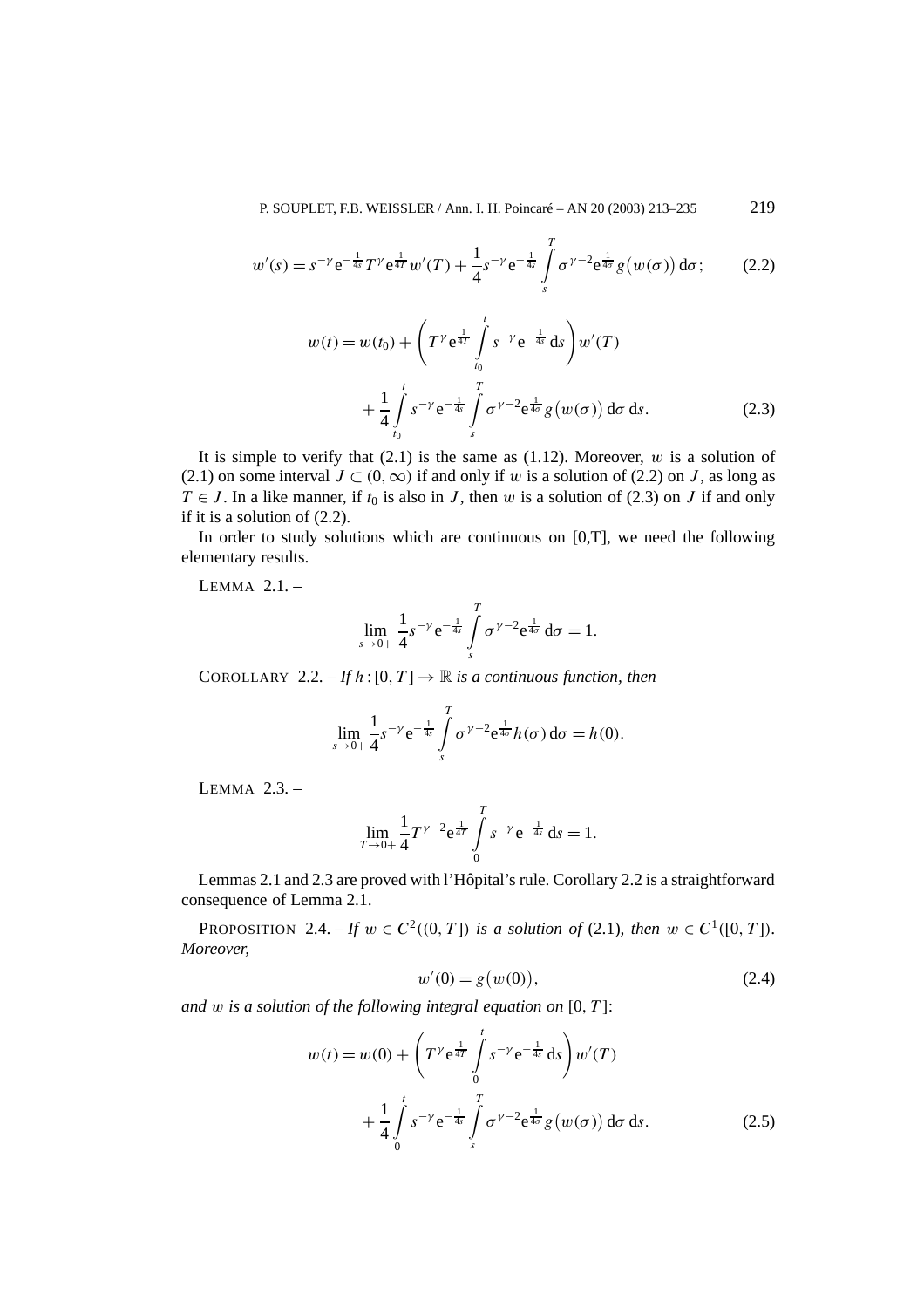*Furthermore, if*  $w \in C([0, T])$  *is a solution of* 

$$
w(t) = w(0) + \left(T^{\gamma} e^{\frac{1}{4T}} \int_{0}^{t} s^{-\gamma} e^{-\frac{1}{4s}} ds\right) v
$$
  
+ 
$$
\frac{1}{4} \int_{0}^{t} s^{-\gamma} e^{-\frac{1}{4s}} \int_{s}^{T} \sigma^{\gamma-2} e^{\frac{1}{4\sigma}} g(w(\sigma)) d\sigma ds,
$$

*then*  $w \in C^1((0, T])$ *, with*  $w'(T) = v$ *, and is also a solution of* (2.2) (*and therefore in*  $C^2((0, T])$  *and a solution of* (2.1)).

*Proof. –* Without loss of generality, we may choose *T >* 0 small enough so that  $H'(s) \geq 0$  on  $(0, T]$ . Indeed, this is always true if  $\alpha \geq \frac{4}{N-2}$ . Otherwise, it suffices to require that  $T < \frac{1}{4(\gamma - 1)}$ . It follows that for all  $s \in (0, T]$ ,  $G(w(s)) \leq H(s) \leq H(T)$ . In particular,  $|w(s)|$  is bounded on  $(0, T]$ . The integral equation (2.3), with  $t_0 = T$  for example, along with Lemma 2.1, now shows that  $\lim_{t\to 0+} w(t)$  exists. Letting  $t_0 \to 0+$ in (2.3), we obtain (2.5).

Next, Eq. (2.2) and Corollary 2.2 imply that  $\lim_{s\to 0+} w'(s)$  exists and equals  $g(w(0))$ . Thus, *w* extends to a  $C^1$  function on [0, T], verifying (2.4). The last statement in the proposition is obvious.  $\square$ 

In the above proposition, the continuity of  $w$  at  $t = 0$  corresponds to the existence of  $\lim_{r\to\infty} r^{2/\alpha} f(r)$ , where f and *w* are related by (1.9), which is well known. The new aspect of the above result is the differentiability of *w* at  $t = 0$  and the fact that  $w'(0)$  is determined by  $w(0)$ . This means in particular, that in proving local existence of solutions to the inverted profile equation (2.1), we cannot hope to specify both  $w(0)$  and  $w'(0)$ .

Given  $\mu, \nu \in \mathbb{R}$  and  $T > 0$ , we define a mapping  $\mathcal{F}_{\mu,\nu}$ :  $C([0, T]) \to C([0, T])$  by

$$
\mathcal{F}_{\mu,\nu}w(t) = \mu + \left(T^{\gamma}e^{\frac{1}{4T}} \int_{0}^{t} s^{-\gamma}e^{-\frac{1}{4s}} ds\right)\nu
$$

$$
+ \frac{1}{4} \int_{0}^{t} s^{-\gamma}e^{-\frac{1}{4s}} \int_{s}^{T} \sigma^{\gamma-2}e^{\frac{1}{4\sigma}} g(w(\sigma)) d\sigma ds.
$$
(2.6)

It is clear from what has come before that  $\mathcal{F}_{\mu,\nu}$  does indeed map  $C([0, T])$  into itself, and that a fixed point of  $\mathcal{F}_{\mu,\nu}$  is a solution of (2.5), with  $w(0) = \mu$  and  $w'(T) = \nu$ , and thus a solution of  $(2.1)$ .

We denote by  $C_M([0, T])$  the set of functions  $w \in C([0, T])$  such that  $\sup_{t \in [0, T]} |w(t)|$  $\leqslant M$ .

THEOREM 2.5. – Let  $R > 0$ ,  $M > 0$  be such that  $5R < M$ . There exists  $T_0 =$  $T_0(R,M) > 0$  *such that if* 

- (i)  $0 < T \le T_0$ ,
- $(ii)$   $|\mu| \le R$ ,
- $(T^2|\nu| \le R$ ,

*then*  $\mathcal{F}_{\mu,\nu}$  *is strict contraction on*  $C_M([0,T])$ *, and so has a unique fixed point in*  $C_M([0, T])$ *, which is a solution of* (2.5) *with*  $w(0) = \mu$  *and*  $w'(T) = \nu$ *.*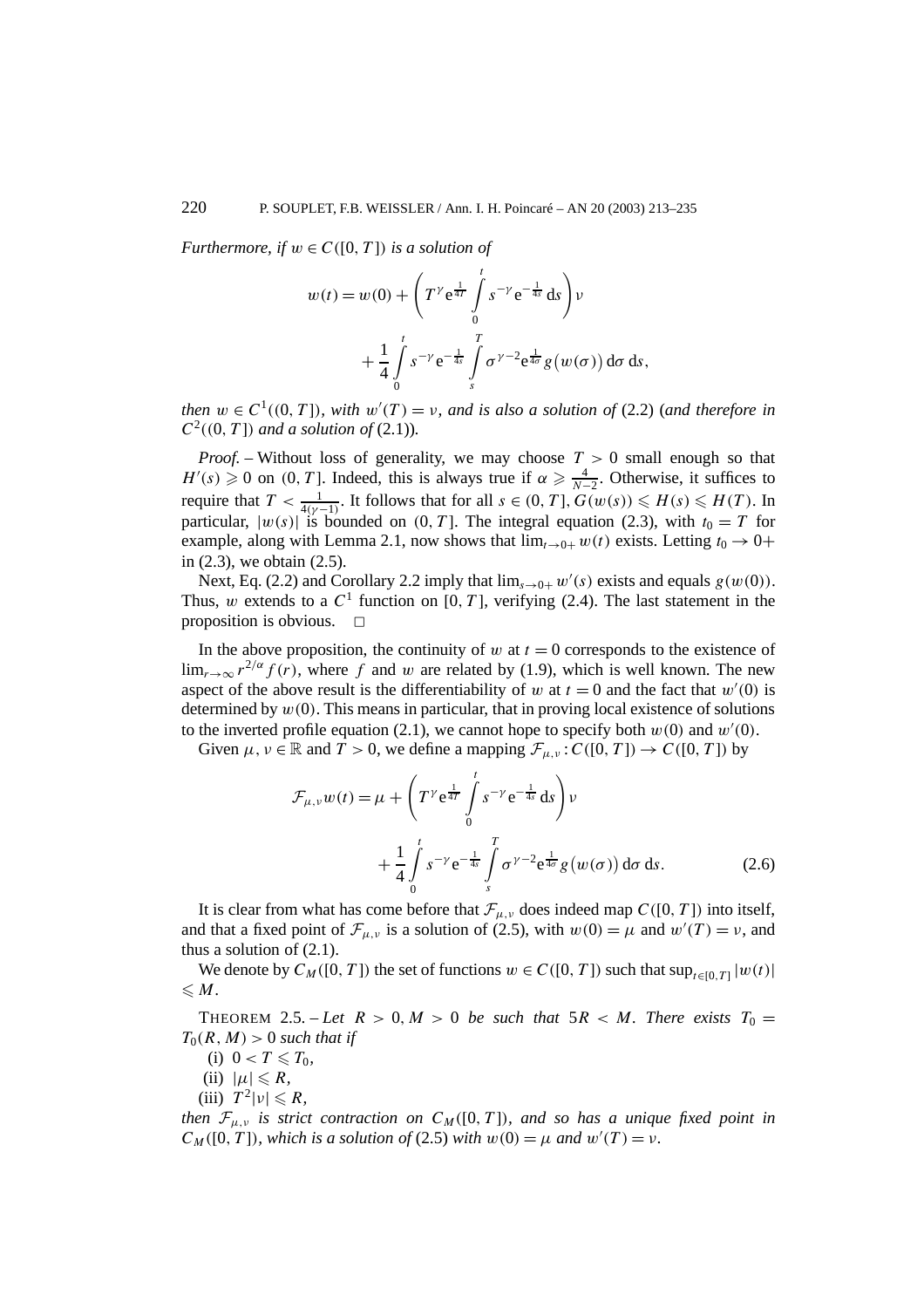*Furthermore, there exists*  $C = C(R, M, T_0)$  *such that if*  $\mu_1$ *,*  $\nu_1$  *and*  $\mu_2$ *,*  $\nu_2$  *are two pairs of real numbers satisfying the above conditions for the same*  $T \in (0, T_0]$ *, and*  $w_1$ *and w*<sup>2</sup> *the two corresponding fixed points, then*

$$
\sup_{t \in [0,T]} |w_1(t) - w_2(t)| + \sup_{t \in [0,T]} |w'_1(t) - w'_2(t)|
$$
  
\$\leq C(|\mu\_1 - \mu\_2| + |\nu\_1 - \nu\_2|) = C(|w\_1(0) - w\_2(0)| + |w'\_1(T) - w'\_2(T)|). (2.7)

*Proof. –* For *T >* 0, set

$$
K_1(T) = T^{\gamma - 2} e^{\frac{1}{4T}} \int_0^T s^{-\gamma} e^{-\frac{1}{4s}} ds,
$$
  

$$
K_2(T) = \sup_{s \in (0,T]} \frac{1}{4} s^{-\gamma} e^{-\frac{1}{4s}} \int_s^T \sigma^{\gamma - 2} e^{\frac{1}{4\sigma}} d\sigma.
$$

By Lemmas 2.1 and 2.3 it is clear that both  $K_1$  and  $K_2$  can be considered as continuous functions on  $[0, \infty)$ , with  $K_1(0) = 4$ . (Indeed,  $K_2(T)$  is a nondecreasing function of  $T > 0$ , and so has a limit as  $T \to 0+$ .) Let  $\mu_1, \nu_1, \mu_2, \nu_2 \in \mathbb{R}$ . It follows that if  $w_1, w_2 \in C_M([0, T])$  and  $t \in [0, T]$ , then:

$$
\begin{aligned} \left| \mathcal{F}_{\mu_1, \nu_1} w_1(t) - \mathcal{F}_{\mu_2, \nu_2} w_2(t) \right| \\ &\leqslant |\mu_1 - \mu_2| + T^2 K_1(T) |\nu_1 - \nu_2| + T K_2(T) \sup_{t \in [0, T]} \left| g(w_1(t)) - g(w_2(t)) \right| \\ &\leqslant |\mu_1 - \mu_2| + T^2 K_1(T) |\nu_1 - \nu_2| + T K_2(T) D \sup_{t \in [0, T]} |w_1(t) - w_2(t)|, \end{aligned} \tag{2.8}
$$

where  $D = \sup_{|x| \le M} |g'(x)|$ .

We first apply (2.8) in the case where  $\mu_2 = 0$ ,  $\nu_2 = 0$ ,  $w_2(t) \equiv 0$ , and for simplicity of notation, we suppress the subscripts in  $\mu_1$ ,  $\nu_1$  and  $w_1$ . Suppose further that conditions (ii) and (iii) in the statement hold. It follows from (2.8) that

$$
\big|\mathcal{F}_{\mu,\nu}w(t)\big|\leqslant R+K_1(T)R+TK_2(T)DM.
$$

In particular, if

$$
\frac{R}{M}(1+K_1(T)) + TK_2(T)D \leq 1,
$$
\n(2.9)

then  $\mathcal{F}_{\mu,\nu}$  maps  $C_M([0,T])$  into itself. Next we apply (2.8) with  $\mu_1 = \mu_2 = \mu$  and  $\nu_1 = \nu_2 = \nu$ . This gives

$$
\big|\mathcal{F}_{\mu,\nu}w_1(t)-\mathcal{F}_{\mu,\nu}w_2(t)\big|\leqslant TK_2(T)D\sup_{t\in[0,T]}|w_1(t)-w_2(t)|.
$$

Condition (2.9) thereby further implies that  $\mathcal{F}_{\mu,\nu}$  is a strict contraction on  $C_M([0, T])$ .

Finally, suppose (2.9) holds and that  $\mu_1$ ,  $\nu_1$  and  $\mu_2$ ,  $\nu_2$  are two pairs of real numbers satisfying conditions (ii) and (iii) in the statement. If  $w_1$  and  $w_2$  are the respective fixed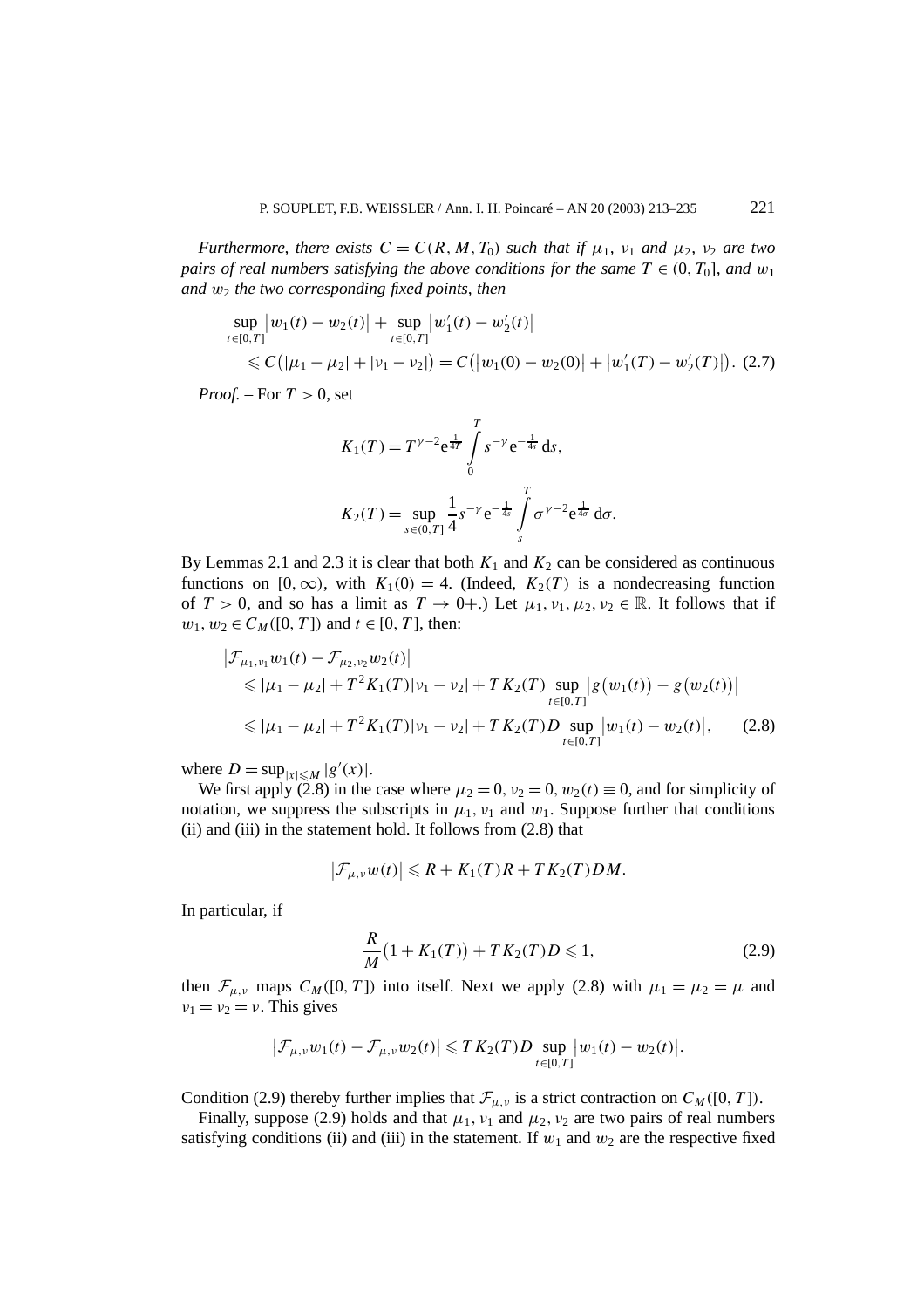points of  $\mathcal{F}_{\mu_1,\nu_1}$  and  $\mathcal{F}_{\mu_2,\nu_2}$ , then (2.8) implies that

$$
\sup_{t\in[0,T]}|w_1(t)-w_2(t)|\leqslant \frac{|\mu_1-\mu_2|+T^2K_1(T)|v_1-v_2|}{1-TK_2(T)D}.
$$

To obtain a similar estimate for  $\sup_{t \in [0,T]} |w'_1(t) - w'_2(t)|$  we use (2.2):

$$
\sup_{s \in [0,T]} |w'_1(s) - w'_2(s)| \leqslant \big(\sup_{s \in [0,T]} s^{-\gamma} e^{-\frac{1}{4s}} T^{\gamma} e^{\frac{1}{4T}}\big) |w'_1(T) - w'_2(T)| + K_2(T)D \sup_{t \in [0,T]} |w_1(t) - w_2(t)|.
$$

To conclude the proof, we just have to observe that there exists  $T_0 > 0$  such that all the conditions can be verified uniformly for  $T \in (0, T_0]$ . Indeed, since  $K_1$  and  $K_2$  are continuous on [0,  $\infty$ ), and  $K_1(0) = 4$ , it is clear from the assumption that  $5R < M$  that there exists  $T_0 > 0$  such that (2.9) holds for all  $T \in (0, T_0]$ . Furthermore,  $T^2 K_1(T)$  is bounded on  $(0, T_0]$ , and since

$$
\lim_{T \to 0+} \sup_{s \in [0,T]} s^{-\gamma} e^{-\frac{1}{4s}} T^{\gamma} e^{\frac{1}{4T}} = 1,
$$

so is  $\sup_{s \in [0,T]} s^{-\gamma} e^{-\frac{1}{4s}} T^{\gamma} e^{\frac{1}{4T}}$ . □

*Remark* 2.6. – It is clear from the previous proof that if  $5R < M_1 < M_2$ , then there exists  $T_0 = T_0(R, M_1, M_2)$  such that the conclusions of Theorem 2.5 are valid for all  $M \in [M_1, M_2]$  with the same value of  $T_0$ . Indeed, it suffices that (2.9) hold for all  $T \in (0, T_0]$  and all  $M \in [M_1, M_2]$ , which is clearly possible. The advantage of so choosing  $T_0$  is that Theorem 2.5 thereby gives existence of solutions to (2.5) in  $C_{M_1}([0, T])$  and *uniqueness* of solutions in the larger space  $C_{M_2}([0, T])$ . We will use this fact in the proof of the following proposition, which plays a fundamental role in the proofs of Theorems 1.3 and 1.4 in Section 4 below.

**PROPOSITION** 2.7. – Let  $R > 0$ ,  $M > 0$  (with  $5R < M$ ) and  $T_0 = T_0(R, M) > 0$  be *as in the statement of Theorem* 2.5*, and suppose* (*as per the previous remark*) *that the same value of*  $T_0$  *is valid in Theorem* 2.5 *with M replaced by*  $M + 1$ *. Let*  $\mu$ *, v and*  $T \in (0, T_0]$  *satisfy conditions* (i), (ii)*, and* (iii) *in the statement of Theorem* 2.5*. Let*  $w \in C_M([0, T]) \cap C^2((0, T]) \cap C^1([0, T])$  *be the resulting solution of* (2.5) *with*  $w(0) = \mu$  *and*  $w'(T) = \nu$ , *and suppose that*  $w$  *is not an identically constant solution. It follows that*:

- (i) *there is at most one value of*  $s \in [0, T]$  *such that*  $w'(s) = 0$ ;
- (ii) *if*  $N > 2$ ,  $\alpha > \frac{2}{N-2}$  *and*  $w(0) > 0$ , *there is at most one value of*  $s \in [0, T]$  *such that*  $w(s) = \beta^{1/\alpha}$ *.*

*Proof.* – (i) We consider first the case where  $g(\mu) = 0$ . By Proposition 2.4, we know that  $w'(0) = 0$ . Suppose that there exists  $T_1 \in (0, T]$  such that  $w'(T_1) = 0$ . We apply the uniqueness part of Theorem 2.5 on the interval  $[0, T_1] \subset [0, T]$ . Since  $g(\mu) = 0$ , one solution of (2.5) with  $w(0) = \mu$  and  $w'(T_1) = 0$  is the constant solution equal to  $\mu$ . It follows that *w* must be that solution on [0, *T*<sub>1</sub>], and therefore by local uniqueness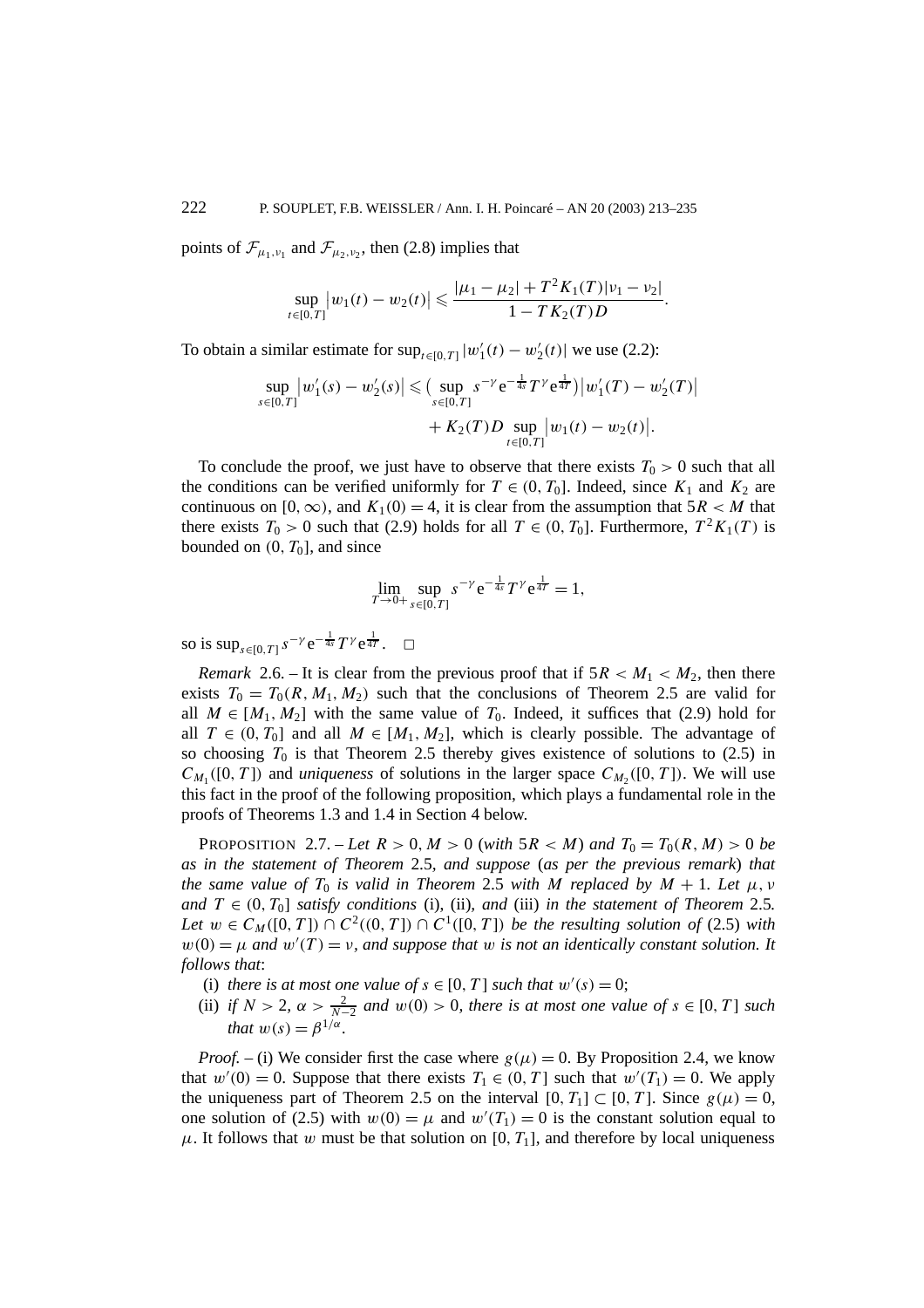of solutions to (1.12) starting from any positive point, *w* is identically constant for all  $s ∈ [0, T]$ .

We consider next the case where  $g(\mu) \neq 0$ , and so  $w'(0) \neq 0$ . Suppose there exist  $0 < T_1 < T_2 \le T$  such that  $w'(T_1) = w'(T_2) = 0$ , and that  $w'(s) \ne 0, \forall s \in (T_1, T_2)$ . For every  $\tau \in (0, T]$ , let  $w_{\tau}$  be the solution constructed by the fixed point argument in Theorem 2.5 with  $|w_\tau(s)| \le M$  on  $[0, \tau]$ ,  $w_\tau(0) = \mu$  and  $w'_\tau(\tau) = 0$ . By uniqueness, it follows that  $w_{T_1} = w$  on [0,  $T_1$ ] and  $w_{T_2} = w$  on [0,  $T_2$ ]. It is clear that  $w_{\tau}(\tau)$  can never be equal to a zero of *g*. Indeed, that would mean  $g(w_\tau(\tau)) = 0$  and  $w'_\tau(\tau) = 0$ , and so by local uniqueness (starting at  $s = \tau$ ) it would follow that  $w_{\tau}(s) \equiv w_{\tau}(\tau)$ ,  $\forall s \in [0, \tau]$ . Since (as we show below)  $w_{\tau}(\tau)$  is a continuous function of  $\tau \in (0, T]$ , it follows that  $g(w_\tau(\tau))$  must all be of the same sign, and in particular  $g(w(T_1))$  and  $g(w(T_2))$  have the same sign. By (1.12), this implies that  $w''(T_1)$  and  $w''(T_2)$  have the same sign; but this is impossible since  $T_1$  and  $T_2$  are successive zeroes of  $w'$ .

To prove that  $w_\tau(\tau)$  is a continuous function of  $\tau \in (0, T]$ , we fix  $\tau_0 \in (0, T]$  and suppose that  $\tau \to \tau_0$  in  $(0, T]$ . We claim that if  $\tau$  is close enough to  $\tau_0$ , then  $w_{\tau_0}$  can be defined on [0,  $\tau$ ] and obtained from Theorem 2.5 using the data  $\mu = w_{\tau_0}(0)$  and *ν* =  $w'_{\tau_0}(\tau)$ . This is clear in the case  $\tau < \tau_0$ . If  $\tau > \tau_0$  (and so necessarily  $\tau_0 < T$ ), we note that by local existence and uniqueness starting at  $\tau_0$ ,  $w_{\tau_0}$  can be continued as a solution on  $[0, \tau_0 + \varepsilon]$  for some  $\varepsilon > 0$ . Moreover, if  $\varepsilon$  is small enough, it follows  $\text{that } s^2|w'_{\tau_0}(s)| \leq R, \forall s \in [\tau_0 - \varepsilon, \tau_0 + \varepsilon] \text{ and } |w_{\tau_0}(s)| \leq M + 1, \forall s \in [0, \tau_0 + \varepsilon]$ . By uniqueness of solutions in  $C_{M+1}([0, \tau])$ , it follows that  $w_{\tau_0}$  is indeed the solution obtained from Theorem 2.5 on [0,  $\tau$ ] with the data  $\mu = w_{\tau_0}(0)$  and  $\nu = w'_{\tau_0}(\tau)$ . Next, we write

$$
w_{\tau}(\tau) - w_{\tau_0}(\tau_0) = w_{\tau}(\tau) - w_{\tau_0}(\tau) + w_{\tau_0}(\tau) - w_{\tau_0}(\tau_0).
$$

On the one hand, since  $w_{\tau_0}$  is continuous, we know that  $w_{\tau_0}(\tau) \to w_{\tau_0}(\tau_0)$  as  $\tau \to \tau_0$ . On the other hand, (2.7) applied to  $w<sub>\tau</sub>$  and  $w<sub>\tau<sub>0</sub>}</sub>$  on the interval [0,  $\tau$ ] implies that

$$
\big|w_\tau(\tau)-w_{\tau_0}(\tau)\big|\leqslant C\big|w_{\tau_0}'(\tau)\big|,
$$

where *C* depends only on  $T_0$ , not on  $\tau$ . Since  $w'_{\tau_0}(\tau) \to 0$  as  $\tau \to \tau_0$ , we conclude that  $w_{\tau}(\tau) \rightarrow w_{\tau_0}(\tau_0)$ .

(ii) Suppose first that  $w(0) = \beta^{1/\alpha}$ . The first part of the proposition implies that *w* is either decreasing or increasing on  $(0, T]$ , and thus cannot equal  $\beta^{1/\alpha}$  at any  $s \in (0, T]$ .

Suppose next that  $0 < w(0) < \beta^{1/\alpha}$ , and that there exist  $0 < s_1 < s_2 \le T$  such that  $w(s_1) = w(s_2) = \beta^{1/\alpha}$ . Since  $w'(0) < 0$  (by Proposition 2.4), it follows that  $w'$  must have a zero on each of the intervals  $(0, s_1)$  and  $(s_1, s_2)$ , contradicting the first part of the proposition. The case  $w(0) > \beta^{1/\alpha}$  is handled similarly.  $\square$ 

*Remark* 2.8. – As used implicitly in the previous proof, a given solution of (2.5) can be obtained from Theorem 2.5 on intervals [0*, T* ], with different values of *T* . Obviously, the data  $v = w'(T)$  will change as T changes, in order to produce the same solution. Furthermore, it is clear from Proposition 2.4 that any solution of (1.12) on an interval  $(0, T')$  can be obtained via Theorem 2.5. In other words, given any solution on  $(0, T')$ , the part of that solution on  $(0, T)$ ,  $T \leq T_0$ , can be obtained as a result of the contraction mapping argument used in the proof of Theorem 2.5 for sufficiently small  $T_0$ . Indeed,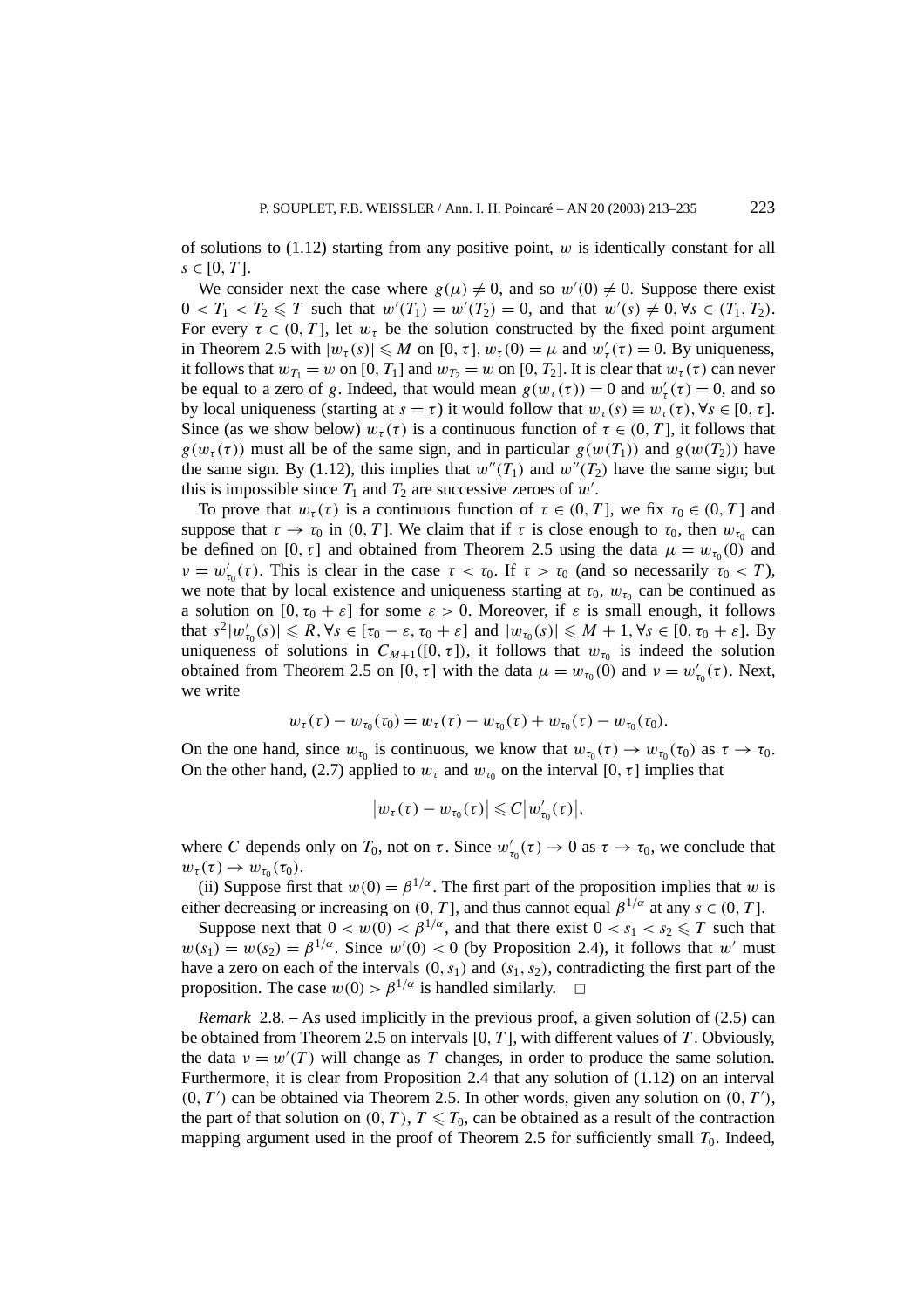given finitely many such solutions, one can choose the parameters  $R$ ,  $M$  and  $T_0$  in Theorem 2.5 so that all of these solutions will be produced in the same manner via Theorem 2.5, for all  $T \in (0, T_0]$  with appropriate choices of  $\mu$  and  $\nu$ .

This is also true for any collection  $\mathcal E$  of solutions of (1.12) defined on a common interval  $(0, T_1)$  for which  $H_{w,w'}(T)$  ranges over a bounded set for  $w \in \mathcal{E}$ , for some fixed  $T \in (0, T_1)$ . To see this note first that by continuous dependence starting at any *s* > 0, it follows that *H(T')* ranges over a bounded set for any fixed  $T' \in (0, T_1)$ . Thus, by choosing  $T' \in (0, T_1)$  small enough (in the case  $\gamma > 1$ ), we may assume that *H* is nondecreasing on  $[0, T']$ . Suppose that  $H_{w,w'}(T') \leq D$  for all  $w \in \mathcal{E}$ . It follows that  $G(w(s)) \leq D$  and  $2s^4w'(s)^2 \leq s^2(D - G_{\min})$ , for all  $w \in \mathcal{E}$  and all  $s \in [0, T']$ . It is therefore clear that there exist *R*, *M* and  $T_0$  (with  $5R < M$ ) such that for all  $w \in \mathcal{E}$ ,

$$
|w(0)| \le R,
$$
  
\n
$$
T^2|w'(T)| \le R, \quad \forall T \in [0, T_0],
$$
  
\n
$$
|w(s)| \le M, \quad \forall s \in [0, T_0].
$$

By choosing  $T_0 > 0$  smaller if necessary, it is clear that all the solutions  $w \in \mathcal{E}$  can be obtained from Theorem 2.5 for the same values of  $R$ ,  $M$  and  $T_0$ , and on all subintervals  $[0, T] \subset [0, T_0].$ 

It is also worth noting that, with the exception of the second part of Proposition 2.7, the results of this section are all valid if  $\gamma$  is considered as an arbitrary but fixed real number and if *g* is replaced by an arbitrary locally Lipschitz function  $g : \mathbb{R} \to \mathbb{R}$ , with primitive *G* such that  $G(0) = 0$  and  $\lim_{|x| \to \infty} G(x) = \infty$ .

### **3. Global existence and asymptotic behvavior of the inverted profile**

In this section we show that the solutions  $w(s)$  of (2.5), and therefore (1.12), shown to exist in Theorem 2.5 can be continued for all  $s > 0$  and study their behvavior as  $s \to \infty$ .

**PROPOSITION** 3.1. – Let  $w:(0, T) \to \mathbb{R}$  be a solution of (1.12). Then w can be (*uniquely*) *continued as a solution of* (1.12) *on*  $(0, \infty)$ *.* 

- (i) *If*  $\alpha \le \frac{4}{N-2}$ , then  $|w(s)|$  and  $|sw'(s)|$  are bounded on  $(0, \infty)$ .
- (ii) *If*  $\alpha > \frac{4}{N-2}$ *, then*  $H(s) \leq C(1 + s^{2(1-\gamma)}) = C(1 + s^{N-2-4/\alpha})$ *, where H is the functional defined by* (1.13). In particular,  $|s^{\gamma}w'(s)|$  is bounded as  $s \to \infty$ .

*Proof.* – We need to obtain an *a priori* bound on  $w(s)$  and  $w'(s)$  on any finite interval. We note that by  $(1.13)$  and  $(1.14)$ ,

$$
H'(s) = w'(s)^{2} [1 - 4(\gamma - 1)s] = [H(s) - G(s)] \frac{1 - 4(\gamma - 1)s}{2s^{2}}.
$$

We consider first the case  $\alpha \le \frac{4}{N-2}$ , and so  $\gamma \ge 1$ .

$$
H'(s) \leqslant [H(s) - G(s)] \frac{1}{2s^2} \leqslant [H(s) - G_{\min} + 1] \frac{1}{2s^2},
$$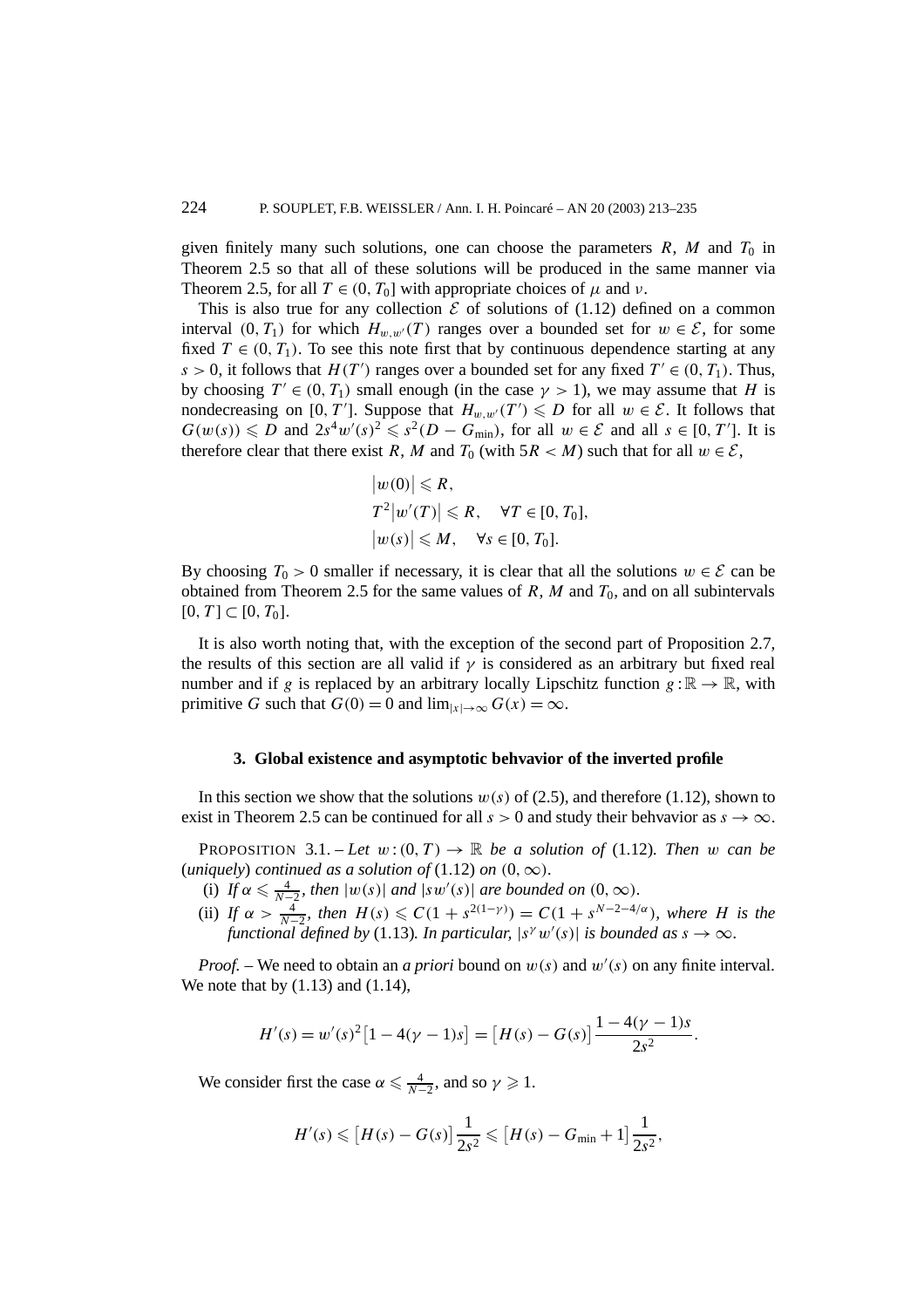and so

$$
\frac{H'(s)}{H(s) - G_{\min} + 1} \leqslant \frac{1}{2s^2}.
$$

Integrating this last relationship gives an *a priori* bound on  $H(s)$  on any interval  $(\varepsilon, \infty)$ . This completes the proof in the case  $\alpha \le \frac{4}{N-2}$ . (We have already observed that  $H'(s) \ge 0$ for small  $s > 0$ , and so  $H(s)$  is bounded on  $(0, \varepsilon)$ .)

If  $\alpha > \frac{4}{N-2}$ , the above calculation is modified to give:

$$
\frac{H'(s)}{H(s) - G_{\min} + 1} \leq \frac{1 + 4(1 - \gamma)s}{2s^2}.
$$

When integrated, this shows that *H(s)* stays bounded on any bounded interval, proving that  $w(s)$  can be continued for all  $s > 0$ , and gives the growth estimate claimed in the statement.  $\square$ 

PROPOSITION 3.2. – If  $w$  :  $(0, \infty) \to \mathbb{R}$  *is a solution of* (1.12) *such that*  $\lim_{s\to\infty} w(s)$  $l = l \in \mathbb{R}$  *exists, then*  $g(l) = 0$ .

*Proof. –* The proof is based on Eq. (2.1), and we treat separately the three cases  $\alpha < \frac{4}{N-2}, \alpha = \frac{4}{N-2}, \text{ and } \alpha > \frac{4}{N-2}.$ 

In the first case, where  $\gamma > 1$ , if  $g(l) \neq 0$ , then the right-hand side of (2.1) is not integrable as  $s \to \infty$ . We deduce that  $s^{\gamma} e^{\frac{1}{4s}} w'(s)$  behaves like  $Cs^{\gamma-1}$  as  $s \to \infty$  for some  $C \neq 0$ , and so  $w'(s)$  behaves like  $Cs^{-1}$ . This contradicts the hypothesis that  $\lim_{s\to\infty} w(s) = l \in \mathbb{R}$  exists.

In the second case, where  $\gamma = 1$ , if  $g(l) \neq 0$ , then the right-hand side of (2.1) is still not integrable as  $s \to \infty$ . We deduce that  $se^{\frac{1}{4s}}w'(s)$  behaves like *C* log *s* as  $s \to \infty$ , and so  $w'(s)$  behaves like  $C\frac{\log s}{s}$ , which is likewise not integrable as  $s \to \infty$ . This again contradicts the hypothesis that  $\lim_{s\to\infty} w(s) = l \in \mathbb{R}$  exists.

In the third case, since  $\gamma$  < 1, we see that the right-hand side of (2.1) is integrable as  $s \to \infty$ . Thus,  $\lim_{s \to \infty} s^{\gamma} e^{\frac{1}{4s}} w'(s) = m \in \mathbb{R}$  exists. This limit must in fact be 0, since otherwise  $w'(s)$  would decay as  $ms^{-\gamma}$ , and itself would not be integrable as  $s \to \infty$ , contradicting the hypothesis that  $\lim_{s\to\infty} w(s) = l \in \mathbb{R}$  exists. Integrating (2.1) from *s* to  $\infty$ , taking into account  $m = 0$ , we obtain

$$
4s^{\gamma}e^{\frac{1}{4s}}w'(s) = \int\limits_{s}^{\infty} t^{\gamma-2}e^{\frac{1}{4t}}g(w(t)) dt.
$$

If  $g(l) \neq 0$ , then the above integral behaves like  $Cs^{\gamma-1}$  as  $s \to \infty$ , and so  $w'(s)$  behaves like  $Cs^{-1}$ . This last contradiction proves that  $g(l) = 0$ .  $\Box$ 

PROPOSITION 3.3. – Let  $w:(0,\infty) \to \mathbb{R}$  be a solution of (1.12), where  $\alpha \neq \frac{4}{N-2}$ . If  $\alpha > \frac{4}{N-2}$ , suppose in addition that w is bounded on  $(0, \infty)$ . (This is true automatically *if*  $\alpha < \frac{4}{N-2}$  *by Proposition* 3.1.) *It follows that*  $\lim_{s\to\infty} w(s) = l \in \mathbb{R}$  *exists and that*  $\lim_{s\to\infty} H(s) = G(l).$ 

*In the case*  $\alpha > \frac{4}{N-2}$ , *it must be that*  $G(l) \geqslant G(w(0))$ ; *and if*  $G(l) = G_{\text{min}}$ , *then*  $w(s) \equiv l$ .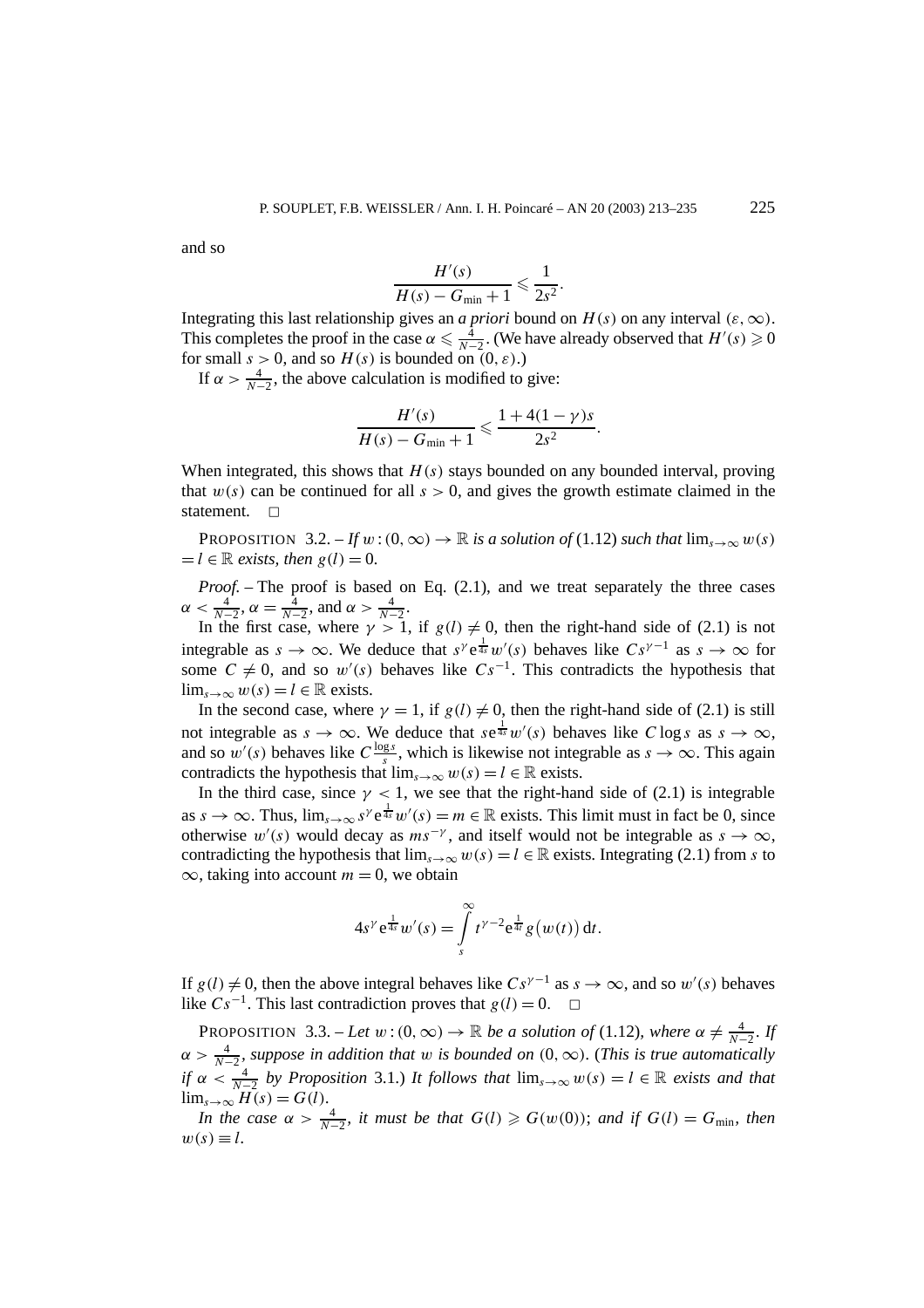*Proof.* – We will prove this result by proving in fact that  $\lim_{s\to\infty} G(w(s))$  exists (and is finite). It follows from  $(1.14)$  that  $H(s)$  is a monotone function for large *s*, nonincreasing if  $\alpha < \frac{4}{N-2}$ , nondecreasing if  $\alpha \ge \frac{4}{N-2}$ . Thus, the following limit exists:

$$
\lim_{s\to\infty}H(s)=H_{\infty}.
$$

In the former case, since *H* is bounded below, we conclude immediately that  $H_{\infty} \in \mathbb{R}$ . The same is true in the latter case. Indeed, if  $H_{\infty} = \infty$ , since *w* is bounded on  $(0, \infty)$ , it would follow that  $\lim_{s\to\infty} s^2w'(s)^2 = \infty$ , contradicting the boundedness of *w* on  $(0, \infty)$ . Thus  $H_{\infty}$  is finite. As a consequence, (1.13) implies that  $s^2w'(s)^2$  is bounded on  $(0, \infty)$ , and (1.14) implies that  $sw'(s)^2$  is integrable as  $s \to \infty$  (since  $\alpha \neq \frac{4}{N-2}$ ).

It is also clear that

$$
\liminf_{s \to \infty} s^2 w'(s)^2 = 0,
$$

since otherwise *w* could not be bounded. It follows that

$$
\limsup_{s \to \infty} G(w(s)) = H_{\infty}.
$$

We now wish to show that  $\liminf_{s\to\infty} G(w(s)) = H_\infty$ . Suppose not. To fix the notation, let  $M = \sup_{s \ge 0} |w(s)|$ ,  $D = \max_{|x| \le M} |g(x)|$ , and  $K = \sup_{s \ge 0} s|w'(s)|$ . Since lim inf<sub>s→∞</sub>  $G(w(s))$  <  $H_{\infty}$ , there exists  $\varepsilon > 0$  and a sequence  $\{s_k\}_{k=1,2,3,...}$  such that

(i)  $s_{k+1} \geqslant s_k e^{\varepsilon/4DK}$ .

(ii) 
$$
G(w(s_k)) \leq H_{\infty} - \varepsilon
$$
,

(iii)  $H(s) \ge H_{\infty} - \frac{\varepsilon}{4}$  for all  $s \ge s_1$ .

If  $s > s_k$ , it follows that

$$
\big|G(w(s))-G(w(s_k))\big|\leqslant \int\limits_{s_k}^s \big|g(w(\sigma))\big|\big|w'(\sigma)\big|\,d\sigma\leqslant DK\int\limits_{s_k}^s\frac{1}{\sigma}\,d\sigma=DK\log\frac{s}{s_k}.
$$

Thus, if  $s \in [s_k, s_k e^{\varepsilon/4DK}]$ , then

$$
G(w(s)) \leq G(w(s_k)) + \frac{\varepsilon}{4} \leq H_{\infty} - \frac{3\varepsilon}{4},
$$

and so

$$
2s2w'(s)2 = H(s) - G(w(s)) \ge H_{\infty} - \frac{\varepsilon}{4} - H_{\infty} + \frac{3\varepsilon}{4} = \frac{\varepsilon}{2}.
$$

It follows that

$$
\int\limits_{S_k}^{S_{k+1}} s w'(s)^2 ds \geqslant \int\limits_{S_k}^{S_k e^{\varepsilon/4DK}} s w'(s)^2 ds \geqslant \frac{\varepsilon}{4} \int\limits_{S_k}^{S_k e^{\varepsilon/4DK}} \frac{1}{s} ds = \frac{\varepsilon^2}{16DK},
$$

which contradicts the fact that  $sw'(s)^2$  is integrable as  $s \to \infty$ .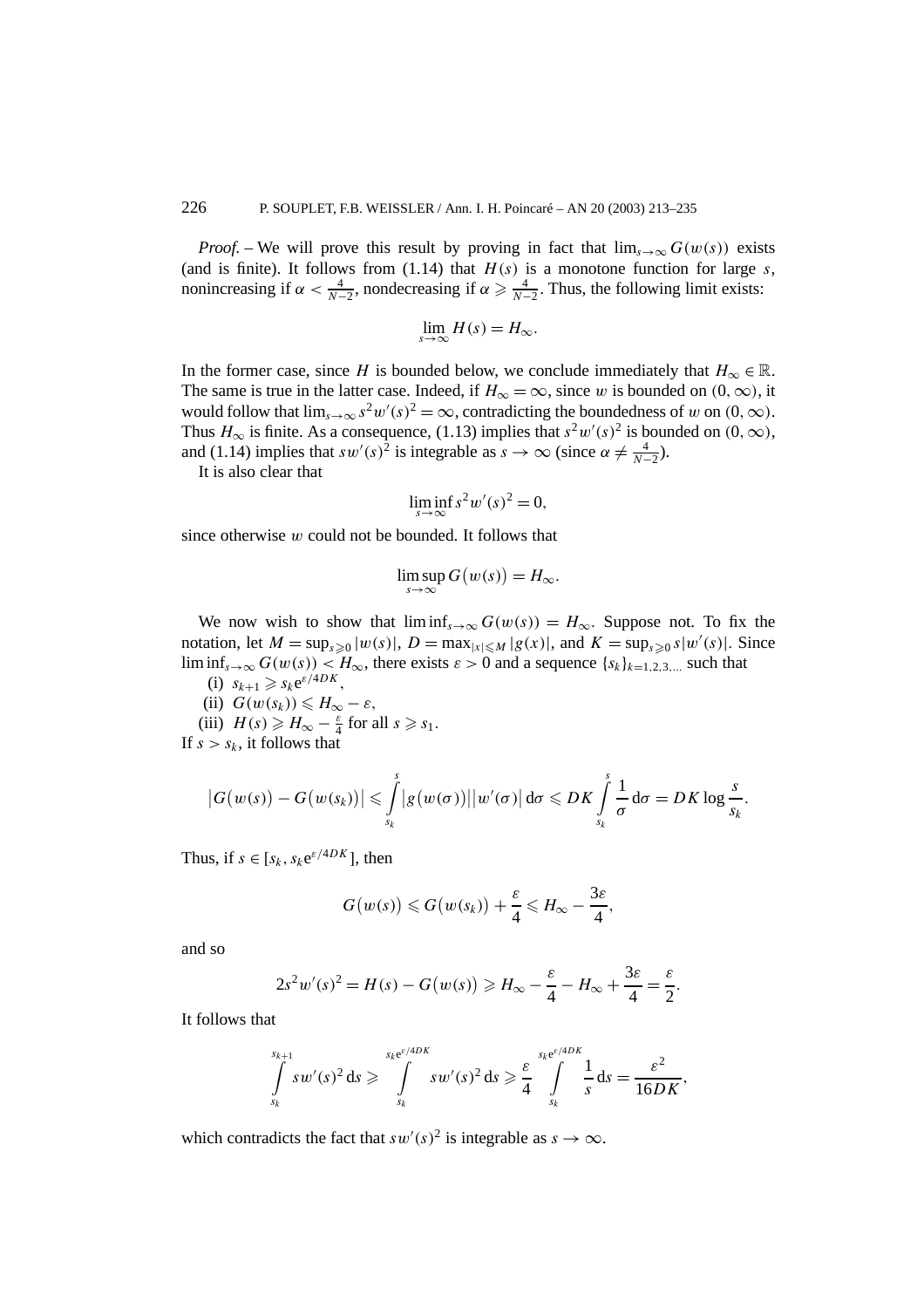We have therefore proved that

$$
\lim_{s \to \infty} G(w(s)) = H_{\infty},
$$

which implies that  $\lim_{s\to\infty} w(s) = l$  exists (and is finite). Moreover, we note that

$$
H_{\infty}=G(l),
$$

and

$$
\lim_{s \to \infty} s^2 w'(s)^2 = 0.
$$

To prove the last statement in the proposition, we recall that  $H'(s) \geq 0$  for all  $s > 0$  when  $\alpha \ge \frac{4}{N-2}$ . Thus  $G(w(0)) = H(0) \le H(s) \le H_{\infty} = G(l)$ . Moreover, if  $G(l) = G_{min}$ , then  $G(w(s)) \ge G_{min} = G(l)$ . Thus,  $2s^2w'(s)^2 = H(s) - G(w(s))$  ≤  $G(l) - G(l) = 0.$  □

It is worth noting that the conclusion of the previous proposition is false if  $\alpha = \frac{4}{N-2}$ . Indeed, *H* is a nondecreasing function, which therefore has a limit  $\lim_{s\to\infty} H(s) = H_\infty$ . If  $\lim_{s\to\infty} w(s) = l \in \mathbb{R}$ , then *sw'(s)* must also have a limit, which must be zero since *w* is bounded. It follows that  $H_{\infty} = G(l) \in \mathbb{R}$ . Furthermore, since *H* is nondecreasing, it is clear that  $G(w(0)) = H(0) \le H_{\infty} = G(l)$ . By Proposition 3.2, it must also be that  $g(l) = 0$ . This is impossible if  $G(w(0))$  is bigger than all the values of G on the zeroes of *g*. Since all solutions are bounded in this case, it follows that there are indeed many bounded solutions which do not converge as  $s \to \infty$ .

The following proposition is not directly needed for the proof of Theorem 1.4 in the next section. It is, however, of some independent interest, and played and important role in our investigations.

PROPOSITION 3.4.  $-F\alpha > \frac{4}{N-2}$ , *i.e.*  $\gamma < 1$ , *there is no solution w of* (1.12) *such that*  $w(s) > 0$  *and*  $g(w(s)) > 0$  *for all sufficiently large*  $s > 0$ *. In particular, any unbounded solution must have infinitely many zeroes.*

*Proof. –* We prove the first statement by contradiction. Thus, we suppose that *w* is indeed a solution such that  $w(s) > 0$  and  $g(w(s)) > 0$  for all sufficiently large  $s > 0$ . We claim that  $w'(s) > 0$  for sufficiently large *s*. Indeed, at any point *s* where  $w'(s) = 0$ , we have  $w''(s) = -g(w(s))$ , which is negative for large  $s > 0$ . Since w cannot have two successive strict local maximums,  $w'(s)$  must either ultimately be positive or negative. It  $w'(s) < 0$  for large  $s > 0$ , then w must be bounded (since it is positive) and have a finite limit. By Proposition 3.3, since  $w$  is not a constant solution, this limit must be 0, contradicting the fact that  $g(w(s)) > 0$  for large *s*. This proves the claim.

Since  $w'(s) > 0$  for large  $s > 0$ ,  $g(w(s))$  is increasing for large *s*. Integrating formula (2.1) from *s* to *T* and letting  $T \to \infty$ , we obtain (for large  $s > 0$ )

$$
4s^{\gamma} e^{\frac{1}{4s}} w'(s) \geq \int\limits_{s}^{\infty} t^{\gamma-2} e^{\frac{1}{4t}} g(w(t)) dt \geq g(w(s)) \int\limits_{s}^{\infty} t^{\gamma-2} dt = g(w(s)) \frac{s^{\gamma-1}}{1-\gamma}.
$$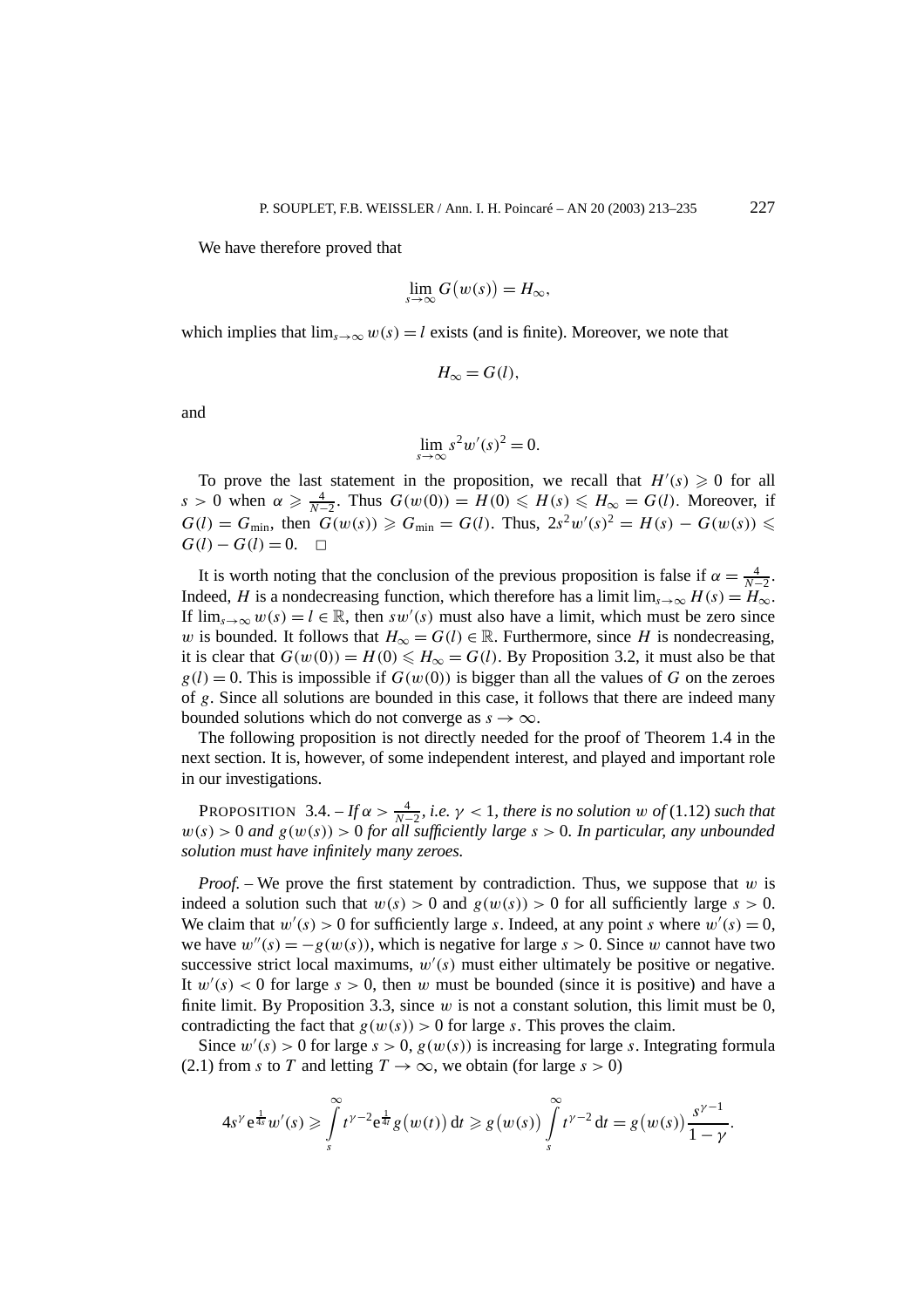In other words, for large  $s > 0$ ,

$$
\frac{w'(s)}{g(w(s))} \geqslant \frac{C}{s}
$$

which implies that  $w(s)$  blows up in finite time, contradicting Proposition 3.1.

To prove the second part of the proposition, consider an unbounded solution with only finitely many zeroes. Without loss of generality, we may suppose that  $w(s) > 0$  for sufficiently large *s*. Since *w* is unbounded, it follows that  $H(s)$ , which is nondecreasing, tends to  $\infty$  as  $s \to \infty$ , and so  $H(s) > 0$  for sufficiently large *s*. In particular, for *s* sufficiently large  $w'(s)$  cannot have a zero in the range where  $G(w(s)) \leq 0$ . Since  $w(s) > 0$ , this implies that  $w'(s)$  can equal zero only if  $g(w(s)) > 0$ , and so  $w''(s)$  would be negative at such a point. Since w is unbounded, this is impossible, and so  $w'(s) > 0$ for sufficiently large *s*. It follows that  $g(w(s)) > 0$  for large *s*, contradicting the first part of the proposition.

This proves the proposition.  $\Box$ 

PROPOSITION 3.5. – *Suppose*  $\alpha > \frac{2}{N-2}$  *and let w be a solution of* (1.12) *on* (0*,*  $\infty$ ) *such that*  $w(s) > 0$  *for all*  $s > 0$  *and*  $w(s) \to 0$  *as*  $s \to \infty$ *. Then*  $\lim_{s \to \infty} s^{1/\alpha} w(s)$  *exists and is finite. In particular, if f is related to w by* (1.9) *and if u is the resulting self-similar solution of* (1.1) *given by* (1.5)*, then <i>u is regular for*  $t > 0$  *and*  $x \in \mathbb{R}^N$ *.* 

*Proof. –* We set

$$
h(s) = \frac{s w'(s)}{w(s)} + \frac{1}{\alpha}.
$$

Since  $w'(s)$  cannot have successive zeroes without  $g(w(s))$  changing sign, it follows that  $w'(s) < 0$  for large *s*. In particular,  $h(s) < \frac{1}{\alpha}$  for large *s*. A tedious calculation shows that

$$
\frac{d}{ds}\left(s^{-\frac{N-2}{2}}e^{\frac{1}{4s}}h(s)\right) = -s^{-\frac{N}{2}}e^{\frac{1}{4s}}\left(\frac{1}{4\alpha s} + \frac{|w(s)|^{\alpha}}{4} + h(s)^2\right).
$$
(3.1)

Thus  $s^{-\frac{N-2}{2}}e^{\frac{1}{4s}}h(s)$  is decreasing and

$$
\lim_{s\to\infty} s^{-\frac{N-2}{2}}e^{\frac{1}{4s}}h(s)=m<\infty
$$

exists. We claim that in fact  $m = 0$ .

We can easily eliminate the case  $m > 0$ , since then  $h(s) \to \infty$  as  $s \to \infty$ , contradicting the fact  $h(s) < 1/\alpha$  for large *s*. If  $m < 0$ , then clearly  $h(s)$ , and likewise  $sw'(s)/w(s)$ , converge to  $-\infty$  as  $s \to \infty$ . Moreover, since both  $w(s)$  and  $H(s)$  converge as  $s \to \infty$ , it follows that  $s^2w'(s)^2$  must likewise converge; and its limit must be zero, since otherwise *w* would not be bounded. Thus,  $sw'(s)/w(s)$  is indeterminant of the form  $\frac{0}{0}$  as  $s \to \infty$ . If we then apply l'Hôpital's rule, we get that  $sw'(s)/w(s)$  converges to a finite number. This contradiction eliminates the possibility that *m <* 0.

Thus

$$
\lim_{s \to \infty} s^{-\frac{N-2}{2}} e^{\frac{1}{4s}} h(s) = 0,
$$
\n(3.2)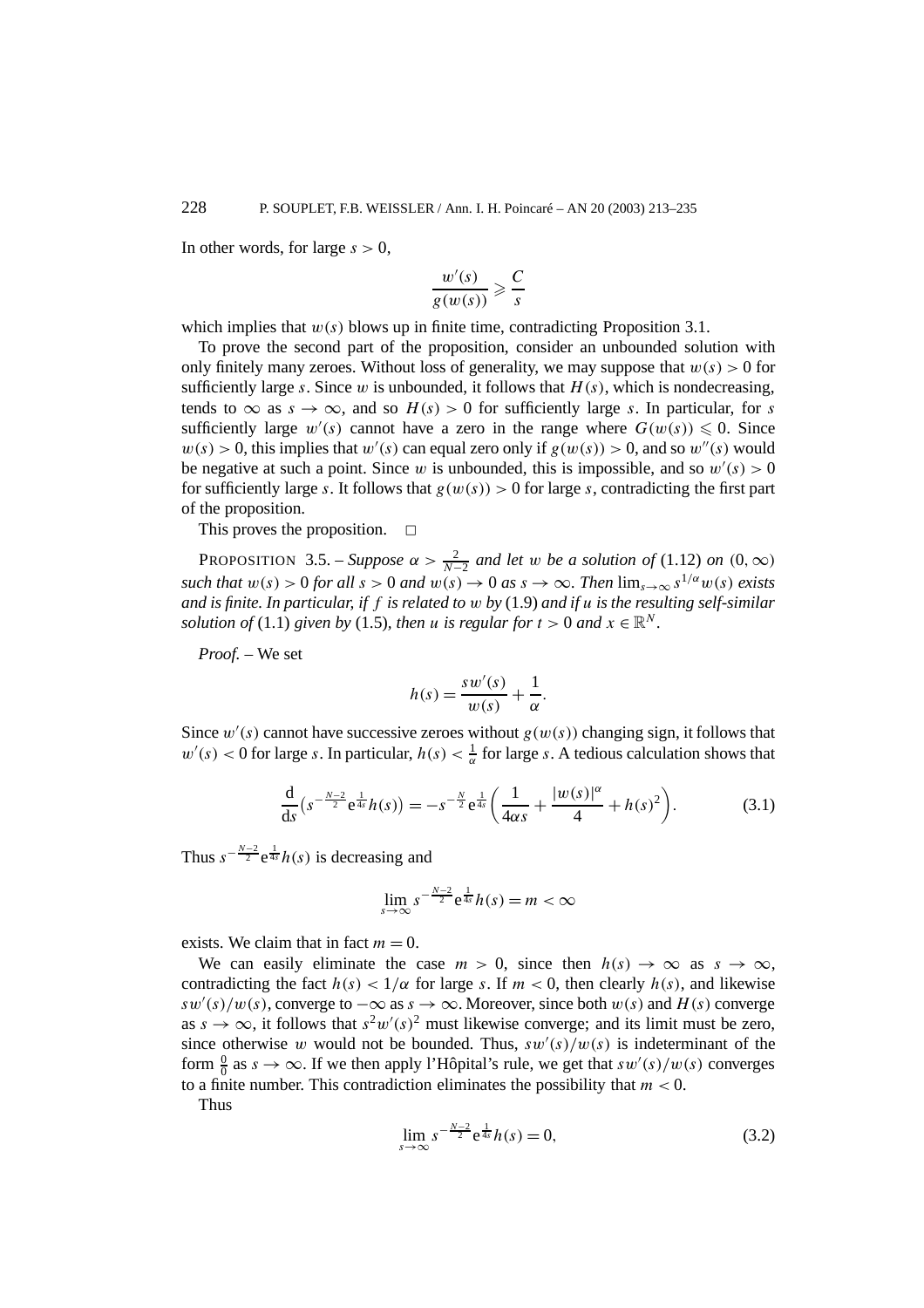and  $h(s) > 0$ ,  $\forall s > 0$ . Integrating (3.1), taking (3.2) into account, we obtain

$$
t^{-\frac{N-2}{2}}e^{\frac{1}{4t}}h(t) = \int_{t}^{\infty} s^{-\frac{N}{2}}e^{\frac{1}{4s}} \left(\frac{1}{4\alpha s} + \frac{|w(s)|^{\alpha}}{4} + h(s)^{2}\right) ds
$$
  

$$
\leq e^{\frac{1}{4t}} \left(\frac{1}{4\alpha t} + \frac{|w(t)|^{\alpha}}{4} + \sup_{s \geq t} h(s)^{2}\right) \int_{t}^{\infty} s^{-\frac{N}{2}} ds
$$
  

$$
= \frac{2}{N-2}t^{-\frac{N-2}{2}}e^{\frac{1}{4t}} \left(\frac{1}{4\alpha t} + \frac{|w(t)|^{\alpha}}{4} + \sup_{s \geq t} h(s)^{2}\right).
$$

Since  $h(s) < 1/\alpha$  for large  $s > 0$ , we see that for large  $t > 0$ ,

$$
h(t) \leqslant \frac{1}{2(N-2)\alpha t} + \frac{|w(t)|^{\alpha}}{2(N-2)} + \frac{2}{(N-2)\alpha} \sup_{s \geqslant t} h(s),
$$

and so

$$
\sup_{s \geq t} h(s) \leq \frac{\frac{1}{t} + \alpha |w(t)|^{\alpha}}{2(N - 2)\alpha - 4}.
$$
\n(3.3)

We immediately conclude that  $h(s) \to 0$  as  $s \to \infty$ . From this fact it follows that  $sw'(s) + (\frac{1}{\alpha} - \varepsilon)w(s) \leq 0$  for large  $s > 0$ , i.e.  $(s^{(1/\alpha - \varepsilon)}w(s))' \leq 0$ , from which we see that  $w(s) = O(s^{-(1/\alpha - \varepsilon)})$  as  $s \to \infty$ . Putting this estimate back into (3.3), we get that  $h(s) = O(s^{-(1-\varepsilon)})$  as  $s \to \infty$ , i.e.

$$
\frac{w'(s)}{w(s)} = -\frac{1}{\alpha s} + O(s^{-(2-\varepsilon)}).
$$

This implies that  $\lim_{s\to\infty} s^{1/\alpha}w(s)$  exists and is finite. It follows that  $f(r)$  has a finite limit as  $r \to 0$ , and the regularity of f at  $r = 0$  follows from the integral equation corresponding to (1.6), as in Section 3 of [4].  $\Box$ 

### **4. Existence of the regular self-similar solutions**

PROPOSITION 4.1. – *Suppose*  $N > 2$  *and*  $\alpha > \frac{2}{N-2}$ *, and let*  $\mu \ge \beta^{1/\alpha}$ *. There exists a solution of* (2.5) *with*  $w(0) = \mu$ *, such that for some*  $s_0$  *and*  $s_1$  *with*  $0 \le s_0 < s_1$ *,* 

(i)  $w'(s) > 0, \forall s \in (0, s_0);$ 

(ii)  $w'(s) < 0, \forall s \in (s_0, s_1];$ 

- (iii)  $w(s_1) = 0$ ;
- $(iv)$   $s_0 = 0 \Leftrightarrow \mu = \beta^{1/\alpha}$ ;
- (v) *w* has precisely one intersection on [0, s<sub>1</sub>] with the constant solution  $\beta^{1/\alpha}$ .

*Proof.* – Let  $R > 0$ ,  $M > 0$ , and  $T_0$  be as in the statement of Theorem 2.5, with  $R > \mu$ . In addition, if  $\alpha < \frac{4}{N-2}$  we require  $T_0 < \frac{1}{4(\gamma-1)}$ , so that by (1.14),  $H'(s) \geq 0$  for any solution of (2.5) on  $[0, T]$  ⊂  $[0, T_0]$ .

We apply Theorem 2.5 with  $\mu \geq \beta^{1/\alpha}$ , and we impose the following additional restrictions on  $T \in (0, T_0)$  and  $\nu$ :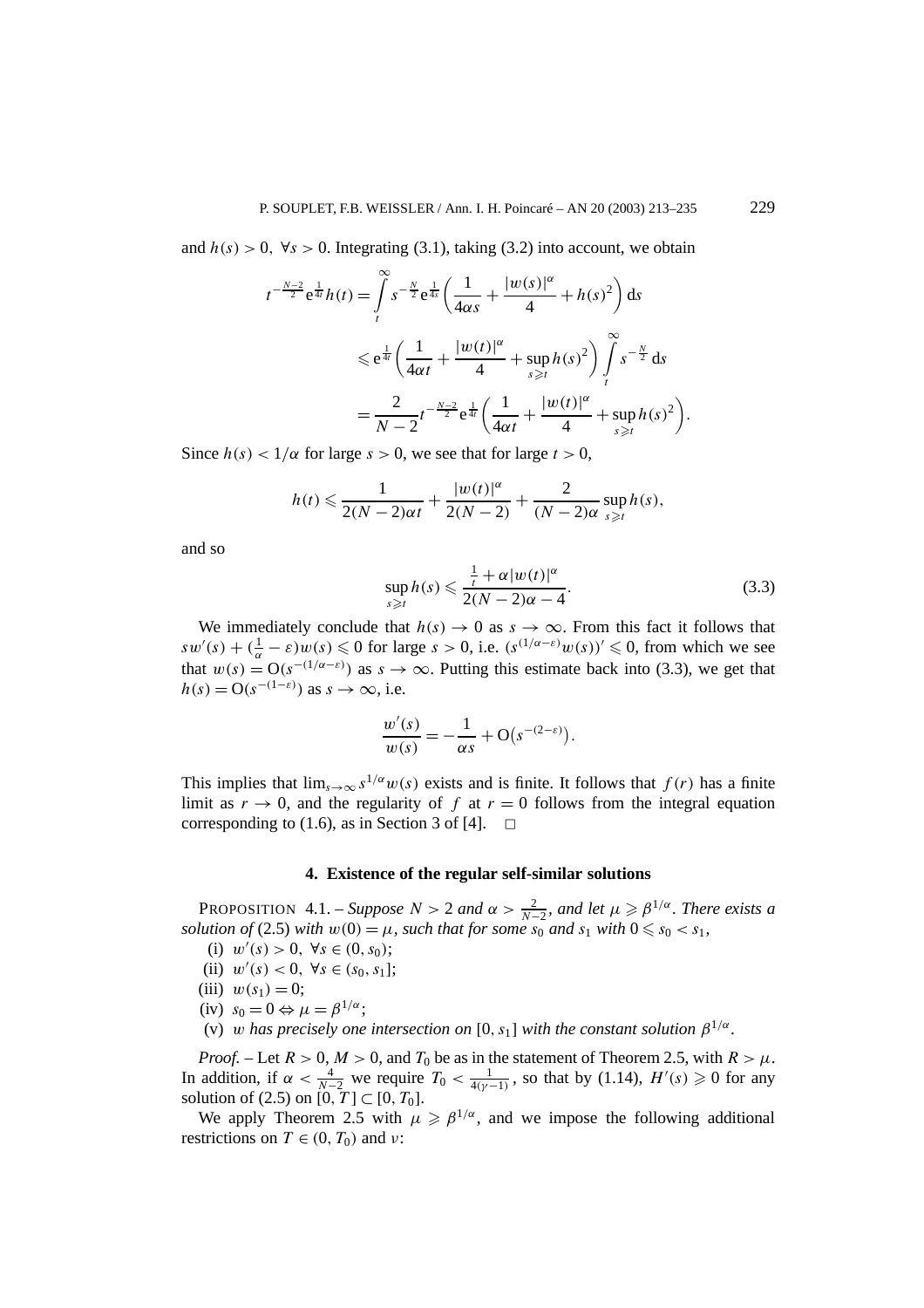$$
\frac{R^2}{2T^2} + G_{\min} - \max[0, G(M)] > \frac{2T_0^2 M^2}{(T_0 - T)^2},
$$
  

$$
\nu \leq -\frac{R}{2T^2}.
$$

Let *w* be the resulting solution of (2.5), i.e. with  $w(0) = \mu$ ,  $w'(T) = v$ , and  $|w(s)| \le M$ on [0, T]. By Proposition 2.4, we also know that  $w'(0) \geq 0$ , with equality if and only if  $\mu = \beta^{1/\alpha}$ . If in fact  $\mu = \beta^{1/\alpha}$ , it follows from Propsition 2.7 that  $w'(s) < 0$ ,  $\forall s \in (0, T]$ . On the other hand, if  $\mu > \beta^{1/\alpha}$ , then since  $w'(0) > 0$  and  $w'(T) < 0$ , it follows from Proposition 2.7 that there exists  $s_0 \in (0, T)$  such that  $w'(s) > 0, \forall s \in (0, s_0)$  and  $w'(s) < 0$ ,  $\forall s \in (s_0, T]$ . In either case, if  $w(T) \leq 0$ , we are done. Thus, we suppose that  $w(T) > 0.$ 

It is clear that if for some  $T_1 \in (T, T_0]$ ,  $w(s) \geq 0$  on  $(s_0, T_1]$ , then  $w'(s) < 0$  on  $(s_0, T_1]$ . Indeed, suppose  $\tau \in (T, T_1]$  is the smallest value where  $w'(\tau) = 0$ . Then  $0 \leq w(s) \leq w(s_0) \leq M$  on  $(0, \tau]$ . By Proposition 2.7 we cannot have both  $w'(s_0) = 0$ and  $w'(\tau) = 0$ . It also follows that  $G(w(s)) \leq \max[0, G(M)]$  on  $(s_0, T_1]$ . Since

$$
H(T) = 2T^2 w'(T)^2 + G(w(T)) \ge \frac{R^2}{2T^2} + G(w(T)) \ge \frac{R^2}{2T^2} + G_{\min},
$$

it follows that,

$$
H(s) \geqslant \frac{R^2}{2T^2} + G_{\min}, \quad \forall s \in [T, T_0].
$$

Suppose now that  $w(s) > 0$  on [0,  $T_0$ ]. It follows that for  $s \in [T, T_0]$ ,

$$
w'(s)^{2} = \frac{1}{2s^{2}}(H(s) - G(w(s))) \geq \frac{1}{2T_{0}^{2}}\left(\frac{R^{2}}{2T^{2}} + G_{\min} - \max[0, G(M)]\right) > \frac{M^{2}}{(T_{0} - T)^{2}}.
$$

In other words,

$$
w'(s) \leqslant \frac{-M}{T_0-T}.
$$

Finally, we see that

$$
w(T_0) \leq w(T) + (T_0 - T) \max_{s \in [T, T_0]} w'(s) < M - M = 0.
$$

This concludes the proof.  $\Box$ 

LEMMA 4.2. – *Suppose*  $\frac{2}{N-2} < \alpha < \frac{4}{N-2}$ , and let *w* be a solution of (1.12) such that  $w(s) > 0$  *for large*  $s > 0$ *. It follows that*  $\lim_{s \to \infty} w(s) = \beta^{1/\alpha}$  *if and only if*  $H(s) < 0$  *for sufficiently large s >* 0*.*

*Proof.* – It follows from Propositions 3.2 and 3.3 that either  $\lim_{s\to\infty} w(s) = \beta^{1/\alpha}$ , in which case

$$
\lim_{s \to \infty} H(s) = G(\beta^{1/\alpha}) = G_{\min} < 0,
$$

or  $\lim_{s\to\infty} w(s) = 0$ , in which case  $\lim_{s\to\infty} H(s) = 0$ . The result follows since  $H(s)$  is nonincreasing for large  $s > 0$ .  $\Box$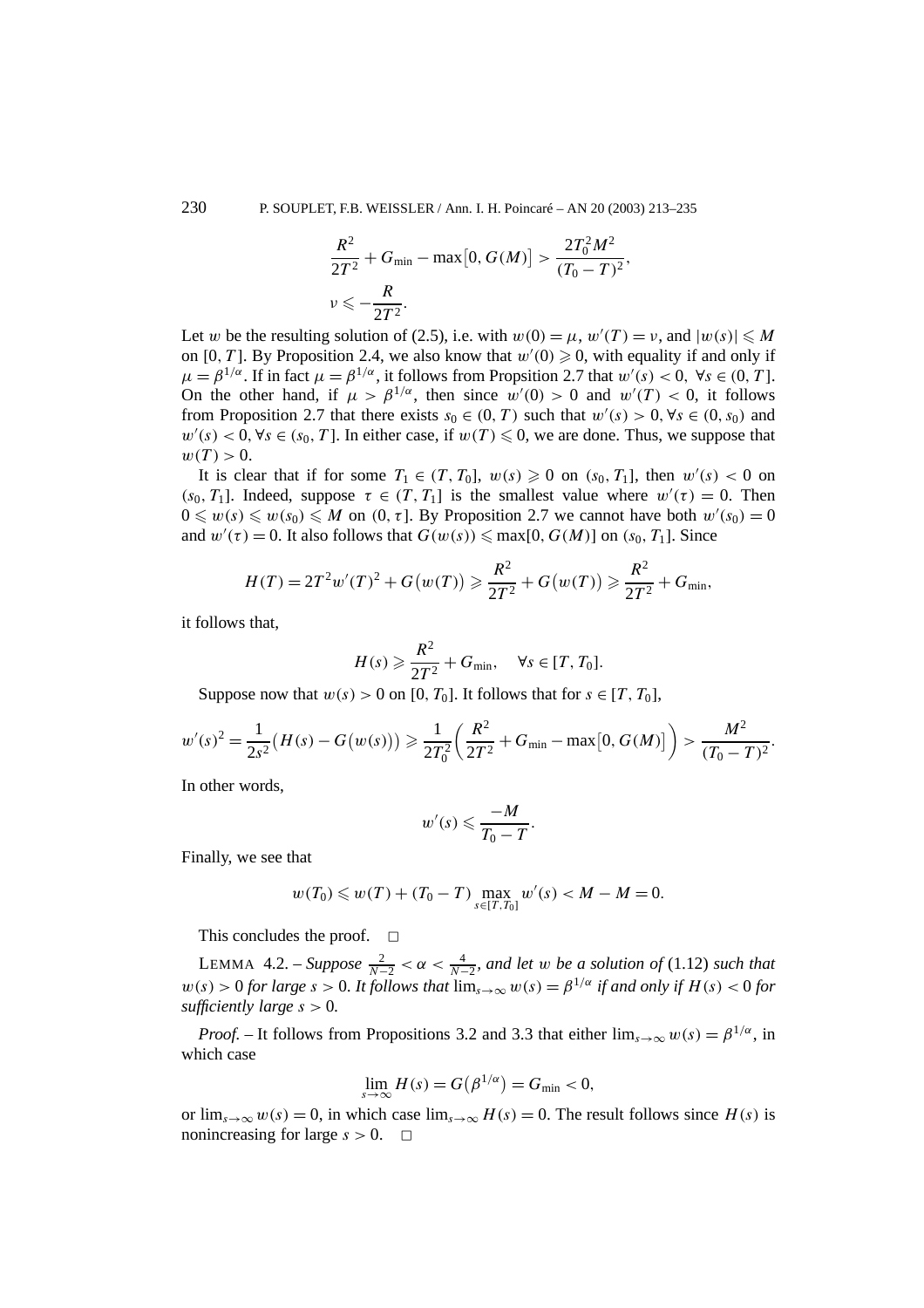COROLLARY 4.3. – *Assume*  $\frac{2}{N-2} < \alpha < \frac{4}{N-2}$ . There exists  $\varepsilon > 0$  such that for every  $\mu$ ,  $\beta^{1/\alpha} < \mu < (1 + \varepsilon)\beta^{1/\alpha}$ , there is a solution w of (1.12) with  $w(0) = \mu$  such that  $w(s) > 0$  *for all*  $s > 0$  *and*  $\lim_{s \to \infty} w(s) = \beta^{1/\alpha}$ *.* 

*Proof.* – We return to the context of the contraction mapping argument (proof of Theorem 2.5) as described at the start of the proof of Proposition 4.1. We claim that the set of data  $\mu = w(0)$  and  $\nu = w'(T)$  which give rise to positive solutions converging to  $\beta^{1/\alpha}$  as  $s \to \infty$  is open. Indeed, let *w* be such a solution. Fix  $T_1 > \frac{1}{4(\gamma - 1)}$  such that  $H(T_1) < 0$ . If *z* is another solution with  $z(0)$  close to  $\mu$  and  $z'(T)$  close to *v*, then  $z(s) > 0$  on  $[0, T_1]$  and  $H_{z,z'}(T_1) < 0$ . Since  $T_1 > \frac{1}{4(\gamma - 1)}$ , it follows that  $H'_{z,z'}(s) \leq 0$ , and thus  $H_{z,z'}(s) < 0$ , for all  $s \ge T_1$ . This implies that  $z(s) \ne 0$  for all  $s \ge T_1$  and that  $\lim_{s\to\infty} z(s) = \beta^{1/\alpha}$ . This proves the claim.

The result now follows by applying the claim to the solution identically equal to  $\beta^{1/\alpha}$ .  $\Box$ 

THEOREM 4.4. – *Assume*  $N > 2$  *and*  $\frac{2}{N-2} < \alpha < \frac{4}{N-2}$ *. There exists*  $\varepsilon > 0$  *such that for every*  $\mu$ ,  $\beta^{1/\alpha} < \mu < (1+\varepsilon)\beta^{1/\alpha}$ , there is a solution w of (1.12) with  $w(0) = \mu$  such *that*  $w(s) > 0$  *for all*  $s > 0$  *and*  $\lim_{s \to \infty} w(s) = 0$ *.* 

*Proof.* – We again use the context of the contraction mapping argument of Theorem 2.5 as specifically described in the proof of Proposition 4.1, and we use the same *ε* as in Corollary 4.3. For a fixed  $\mu$ , with  $\beta^{1/\alpha} < \mu < (1+\varepsilon)\beta^{1/\alpha}$ , the set of *ν* for which the solution with  $w(0) = \mu$  and  $w'(T) = v$  is of the type described in Corollary 4.3 is open. Likewise, for a fixed value of  $\mu > \beta^{1/\alpha}$ , the set of  $\nu = w'(T)$  which give rise to solutions becoming negative at some point is clearly open, and non-empty by Propostion 4.1. Thus, there exists a solution with  $w(0) = \mu$  which is of neither of these two types: it must be positive but not converge to  $\beta^{1/\alpha}$ . By Propositions 3.2 and 3.3, it must converge to 0 as  $s \to \infty$ .  $\Box$ 

We now turn to the critical and supercritical cases. We need to use the properties of solutions to the profile equation (1.6) with a specified initial value. More precisely, let *f*<sub> $\lambda$ </sub> denote the solution of (1.6) such that  $f_{\lambda}(0) = \lambda$  and  $f'_{\lambda}(0) = 0$ . We refer the reader to Section 3 and Theorem 5 of [4] for the facts about such solutions which we use below. In particular, the limit

$$
L(\lambda) \equiv \lim_{r \to \infty} r^{2/\alpha} f_{\lambda}(r)
$$

exists and is a locally Lipschitz function of  $\lambda \in \mathbb{R}$ . Moreover, given any  $\Lambda > 0$ , there exists  $M = M(\Lambda) > 0$  such that for all  $\lambda \in [-\Lambda, \Lambda]$  and  $r \ge 0$ ,

$$
(1+r)^{2/\alpha}|f_{\lambda}(r)| \leqslant M,\tag{4.1}
$$

$$
(1+r)^{2/\alpha+1}|f'_{\lambda}(r)| \leqslant M.
$$
\n(4.2)

While it is not explicitly stated, the proof of Proposition 3.1 in [4] shows that  $M = M(\Lambda)$ can be taken arbitrarily small if  $\Lambda > 0$  is sufficiently small. Since  $\alpha \ge \frac{4}{N-2}$ , Theorem 5 in [4] tells us that if  $\lambda > 0$ , then  $f_{\lambda}(r) > 0$ ,  $\forall r > 0$  and  $L(\lambda) > 0$ . It follows in particular that for small  $\lambda > 0$ ,  $0 < f_{\lambda}(r) < V(r)$  for all  $r > 0$ , where V is the singular stationary solution given by (1.2), considered as a function of  $r = |x|$ .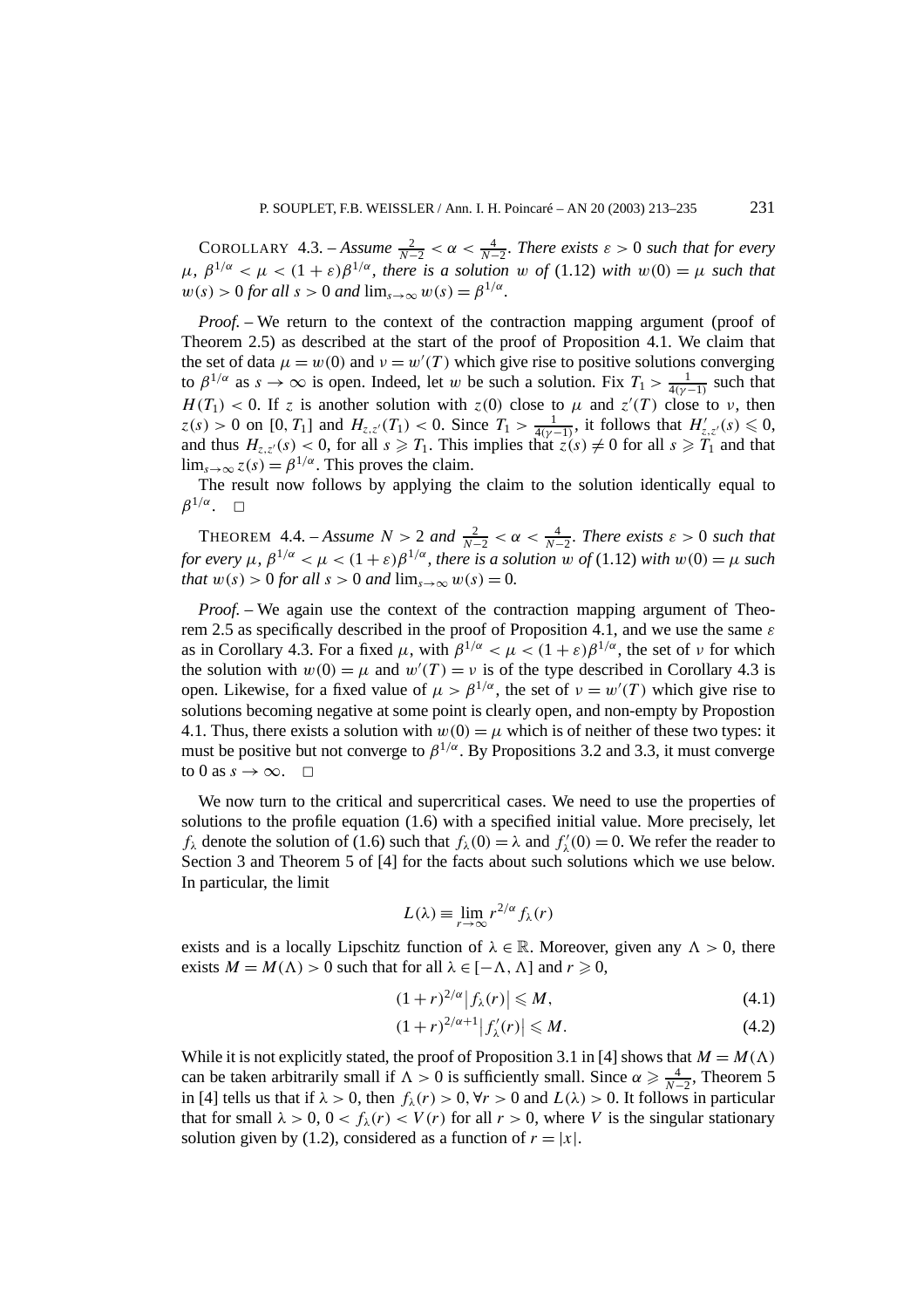We next set  $w_\lambda(s) = s^{-1/\alpha} f_\lambda(1/\sqrt{s})$ , and so  $w_\lambda$  and  $f_\lambda$  are related by formula (1.9). Each  $w_{\lambda}$  is a solution of (1.12) with  $w_{\lambda}(0) = L(\lambda)$ . Also,  $w_{\lambda}(s) > 0$ ,  $\forall s \ge 0$ ,  $\forall \lambda > 0$ and  $\lim_{s\to\infty} w_\lambda(s) = 0$ . Since the constant solution of (1.12) identically equal to  $\beta^{1/\alpha}$ corresponds under (1.9) to the singular solution *V*, which as a function of  $r > 0$  is also a solution of (1.6), it follows that if  $\lambda > 0$  is sufficiently small, then  $w_\lambda(s) < \beta^{1/\alpha}, \forall s \ge 0$ . The estimates (4.1) and (4.2) translate for the  $w_\lambda$  as

$$
w_{\lambda}(s) \leqslant \frac{M}{(1+s)^{1/\alpha}},\tag{4.3}
$$

$$
s|w'_{\lambda}(s)| \leqslant \frac{M}{(1+s)^{1/\alpha}},\tag{4.4}
$$

for all  $s \ge 0$  and all  $\lambda \in [-\Lambda, \Lambda]$ , where perhaps a different value of  $M = M(\Lambda)$  is used. It follows from Remark 2.8 that for any fixed  $\Lambda > 0$ , the collection of solutions,  $w_{\lambda}$ ,  $\lambda \in [-\Lambda, \Lambda]$ , can all be obtained from Theorem 2.5 with the same values of *R*, *M* and  $T_0$ , and also with *M* replaced by  $M + 1$ . This allows us to apply the conclusion of Proposition 2.7 for all such solutions on one common interval [0*, T* ].

LEMMA 4.5. – *Suppose*  $\alpha \ge \frac{4}{N-2}$ . If  $0 < \lambda_1 < \lambda_2$  are such that  $w_{\lambda_1}$  and  $w_{\lambda_2}$  have *a different number of intersections with the constant solution β*<sup>1</sup>*/α, then there exists*  $\lambda \in [\lambda_1, \lambda_2]$  *such that*  $w_\lambda(0) = \beta^{1/\alpha}$ .

*Proof.* – Suppose the conclusion is false. Without loss of generality, we assume that  $w_{\lambda}(0) \leq \beta^{1/\alpha} - \varepsilon$  for all  $\lambda \in [\lambda_1, \lambda_2]$ . Let  $T > 0$ . The integral equation (2.5) implies that for  $s \in [0, T]$  and  $\lambda \in [\lambda_1, \lambda_2]$ ,

$$
w_{\lambda}(s) \leq \beta^{1/\alpha} - \varepsilon + T^2 K_1(T) |w'_{\lambda}(T)| + T K_2(T) DM,
$$

where  $K_1(T)$  and  $K_2(T)$  are as in the proof of Proposition 2.5, and  $D = \max_{x \in [0,M]} |g'(x)|$ . It follows from (4.4) that one can choose  $T > 0$  small enough so that

$$
T^2K_1(T)|w'_{\lambda}(T)|+TK_2(T)DM\leqslant \frac{\varepsilon}{2},
$$

and so  $w_{\lambda}(s) \leq \beta^{1/\alpha} - \frac{\varepsilon}{2}$  for all  $s \in [0, T]$  and  $\lambda \in [\lambda_1, \lambda_2]$ . Thus, no intersections with the constant solution can occur on the interval  $[0, T]$ . By the estimates (4.3) and (4.4), no intersections with the constant solution  $\beta^{1/\alpha}$  can occur for *s* sufficiently large, uniformly for  $\lambda \in [\lambda_1, \lambda_2]$ . Since no intersections can be introduced at some fixed, finite  $s > 0$ , it must be that the  $w_{\lambda}$ , for  $\lambda \in [\lambda_1, \lambda_2]$  all have the same number of intersections with the constant solution  $\beta^{1/\alpha}$ . This contradiction proves the lemma.  $\Box$ 

LEMMA 4.6. – *Suppose*  $\alpha \ge \frac{4}{N-2}$  *and let*  $k > 0$  *be an integer. Let*  $\lambda_0 > 0$  *be such that*  $w_{\lambda_0}(0) = \beta^{1/\alpha}$  *and*  $w_{\lambda_0}$  *has precisely k intersections* with the constant solution  $\beta^{1/\alpha}$ *, including the one at*  $s = 0$ *. It follows that there exists*  $\varepsilon > 0$  *such that if*  $\lambda \in$  $(\lambda_0 - \varepsilon, \lambda_0 + \varepsilon)$ *, then*  $w_\lambda$  *has either exactly k or exactly*  $k - 1$  *intersections with the constant solution β*<sup>1</sup>*/α.*

*Proof.* – By the second statement in Proposition 2.7, there exists  $T_1 > 0$  such that each solution  $w_\lambda$ ,  $\lambda \in [\lambda_0/2, 2\lambda_0]$  has at most one intersection with the constant solution  $\beta^{1/\alpha}$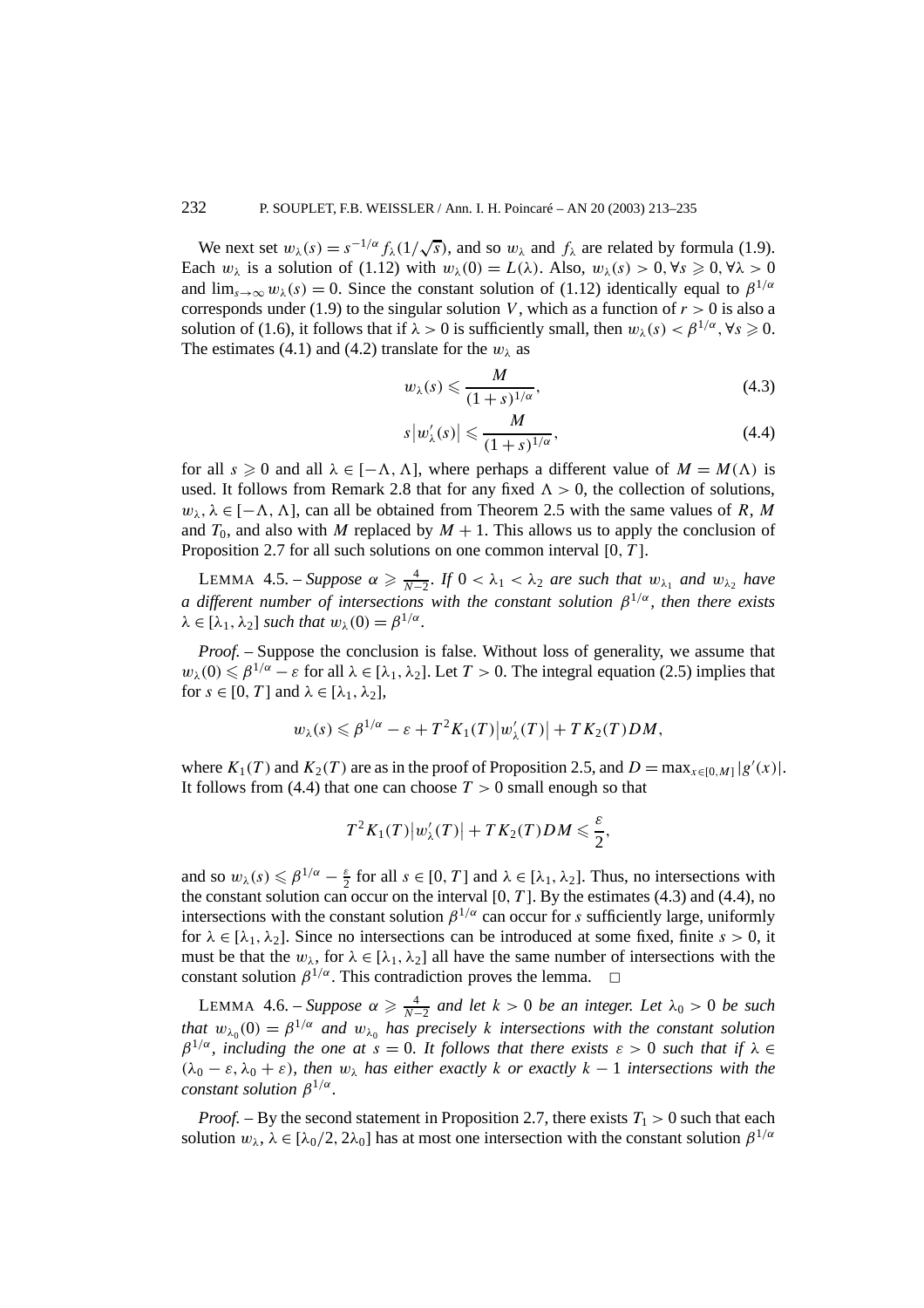on the interval [0,  $T_1$ ]. Since  $w_{\lambda_0}$  indeed has an intersection with the constant solution on [0,  $T_1$ ], i.e. at  $s = 0$ , it follows that the other solutions have either the same number or one less intersection on [0,  $T_1$ ]. Next, by (4.3) and (4.4) there exists  $T_2 > 0$  such that the solutions  $w_{\lambda}$ ,  $\lambda \in [\lambda_0/2, 2\lambda_0]$  have no intersections with the constant solution for  $s \ge T_2$ . Note that that  $w_{\lambda_0}(T_1) \neq \beta^{1/\alpha}$  and  $w_{\lambda_0}(T_2) \neq \beta^{1/\alpha}$ . The result follows since we can choose  $\varepsilon > 0$  so that all the solutions  $w_\lambda$ ,  $\lambda \in [\lambda_0 - \varepsilon, \lambda_0 + \varepsilon]$  have the same number of intersections with the constant solution on the interval  $[T_1, T_2]$ .  $\Box$ 

LEMMA 4.7. – *Suppose*  $\alpha \ge \frac{4}{N-2}$  *and let k be a positive integer. If*  $\lambda_1 > 0$  *and*  $\lambda_2 > 0$ *are such that*  $w_{\lambda_1}(0) = w_{\lambda_2}(0) = \beta^{1/\alpha}$  *and that*  $w_{\lambda_1}$  *and*  $w_{\lambda_2}$  *have respectively at most k* and at least  $k + 2$  intersections with the constant solution  $\beta^{1/\alpha}$  (including the one at  $s = 0$ *), then there exists*  $\lambda$  *between*  $\lambda_1$  *and*  $\lambda_2$  *such that*  $w_\lambda(0) = \beta^{1/\alpha}$  *and*  $w_\lambda$  *has exactly*  $k + 1$  *intersections with the constant solution*  $\beta^{1/\alpha}$ *.* 

*Proof.* – (We may assume that  $\lambda_1 < \lambda_2$ .) We claim first that there exists  $\lambda \in (\lambda_1, \lambda_2)$ such that  $w_\lambda(0) = \beta^{1/\alpha}$ . Suppose not. It follows from Lemma 4.5 that all the  $w_\lambda$ ,  $\lambda \in (\lambda_1, \lambda_2)$  have the same number of intersections with the constant solution. But this is impossible by Lemma 4.6: for  $\lambda$  close to  $\lambda_1$ ,  $w_\lambda$  can have at most *k* intersections with the constant solution, and for  $\lambda$  close to  $\lambda_2$ , the  $w_\lambda$  must have at least  $k + 1$  such intersections. This proves the claim.

If none of the  $w_\lambda$  with  $\lambda \in (\lambda_1, \lambda_2)$  and  $w_\lambda(0) = \beta^{1/\alpha}$  have precisely  $k+1$  intersections with the constant solution, then by choosing an appropriate subinterval, we are reduced to the previous situation, with  $w_\lambda(0) \neq \beta^{1/\alpha}$  for all  $\lambda \in (\lambda_1, \lambda_2)$ .  $\Box$ 

LEMMA 4.8. – *Suppose*  $\alpha \ge \frac{4}{N-2}$  *and let k be a positive integer. If*  $\lambda_1 > 0$  *and*  $\lambda_2 > 0$ *are such that*  $w_{\lambda_1}(0) = w_{\lambda_2}(0) = \beta^{1/\alpha}$  *and that*  $w_{\lambda_1}$  *and*  $w_{\lambda_2}$  *have respectively exactly k* and  $k + 1$  intersections with the constant solution  $\beta^{1/\alpha}$  (including the one at  $s = 0$ ), *then there exists*  $\lambda$  *between*  $\lambda_1$  *and*  $\lambda_2$  *such that*  $w_{\lambda}(0) \neq \beta^{1/\alpha}$  *and*  $w_{\lambda}$  *has exactly k intersections with the constant solution.*

*Proof.* – As above, we suppose that  $\lambda_1 < \lambda_2$ , and we argue by contradiction. Suppose that  $w_\lambda(0) = \beta^{1/\alpha}$ ,  $\forall \lambda \in [\lambda_1, \lambda_2]$ . By the second statement in Proposition 2.7, there exists  $T_1 > 0$  such that these  $w_\lambda$  all have the same number of intersections with the constant solution on [0,  $T_1$ ]. Indeed, these intersections all take place at  $s = 0$ . The estimates (4.1) and (4.2) and continuous dependence easily imply that the  $w<sub>\lambda</sub>$  all have the same number of intersections with the constant solution on  $[0, \infty)$ . This contradiction proves that there exists  $\lambda$  between  $\lambda_1$  and  $\lambda_2$  such that  $w_\lambda(0) \neq \beta^{1/\alpha}$ . If it happens that  $w_\lambda(0) \neq \beta^{1/\alpha}$  for all  $\lambda \in [\lambda_1, \lambda_2]$ , then it follows from Lemmas 4.5 and 4.6 that the  $w_\lambda$  must all have exactly *k* intersections with the constant solution. In fact, we can always reduce to this case by replacing  $\lambda_1$  and  $\lambda_2$  respectively by  $\lambda'_1$  and  $\lambda'_2$ , where

$$
\lambda'_1 = \sup \{ \lambda \in [\lambda_1, \lambda_2] : w_\lambda(0) = \beta^{1/\alpha} \text{ and } w_\lambda \text{ has exactly } k \text{ intersections with}
$$
  
the constant solution  $\beta^{1/\alpha} \},$ 

 $\lambda'_2 = \inf \{ \lambda \in [\lambda'_1, \lambda_2] : w_\lambda(0) = \beta^{1/\alpha} \text{ and } w_\lambda \text{ has exactly } (k+1) \text{ intersections with } \lambda'_1 = \min \{ \lambda \in [\lambda'_1, \lambda'_2] : w_\lambda(0) = \beta^{1/\alpha} \text{ and } w_\lambda \text{ has exactly } (k+1) \text{ intersections with } \lambda'_1 = \lambda'_1 \}$ the constant solution  $\beta^{1/\alpha}$ .

This proves the lemma.  $\Box$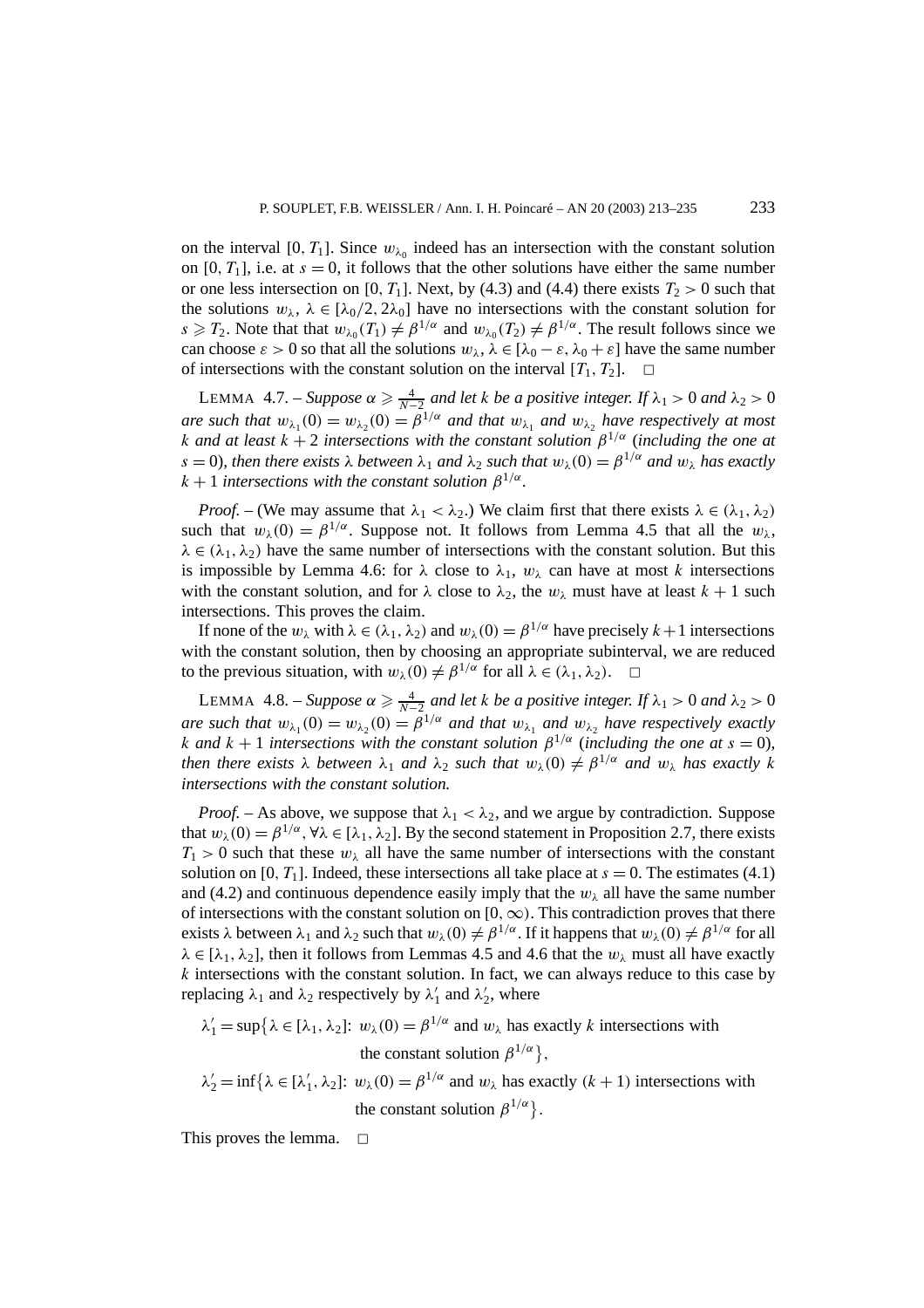*Proof of Theorem 1.4.* – By the (proof of) Proposition 3.8 in [4], rescaled versions of the  $f_{\lambda}$  given by  $\lambda^{-1} f_{\lambda}(\lambda^{-\alpha/2}r)$  converge uniformly on compact subsets of  $[0, \infty)$ as  $\lambda \to \infty$  to the regular stationary solution of (1.1) *v*, which satisfies the initial value problem:

$$
v''(r) + \frac{N-1}{r}v'(r) + |v(r)|^{\alpha}v(r) = 0,
$$
  

$$
v(0) = 1, \qquad v'(0) = 0.
$$

Joseph and Lundgren [5, Sections VII and VIII] have shown that if  $\frac{4}{N-2} < \alpha < \alpha^*$ , then  $\nu$  has infinitely many intersections with the singular stationary solution of (1.1),  $V(r) = \beta^{1/\alpha} r^{-2/\alpha}$ . It follows that for large  $\lambda > 0$ ,  $f_{\lambda}$  has an arbitrarily large number of intersections with the singular solution *V*. Thus, for large  $\lambda > 0$ ,  $w_{\lambda}$  has an arbitrarily large number of intersections with the constant solution  $\beta^{1/\alpha}$  of (1.12). Since for  $\lambda > 0$ small enough,  $w_{\lambda}$  has no intersection with the constant solution, it follows from the Lemmas 4.5, 4.6, and 4.7 that there exists a sequence  $\lambda_k$ ,  $k = 1, 2, 3, \ldots$ , such that  $\lambda_k$  $\lambda_{k+1}$ ,  $w_{\lambda_k}(0) = \beta^{1/\alpha}$ , and  $w_{\lambda_k}$  has precisely *k* intersections with the constant solution. It then follows from Lemma 4.8 that there exists a second sequence  $\lambda'_k$ ,  $k = 1, 2, 3, \ldots$ , such that  $\lambda_k < \lambda'_k < \lambda_{k+1}$ ,  $w_{\lambda'_k}(0) \neq \beta^{1/\alpha}$ , and  $w_{\lambda'_k}$  has precisely *k* intersections with the constant solution  $\beta^{1/\alpha}$ . Since the parity (even or odd) of the number of intersections that  $w_{\lambda'_k}$  can have with the constant solution depends on whether  $w_{\lambda'_k}(0)$  is greater than or less than  $\beta^{1/\alpha}$ , it follows that the  $w_{\lambda'_k}(0)$  are alternately greater than or less than  $\beta^{1/\alpha}$ . This implies that  $L(\lambda)$  is greater than (respectively less than)  $\beta^{1/\alpha}$  on an infinite set of disjoint open intervals separated by points where  $L(\lambda)$  equals  $\beta^{1/\alpha}$ .

This proves Theorem 1.4.  $\Box$ 

*Proof of Theorem 1.3.* – The proof of Theorem 1.3 uses the same reasoning as in the proof of Theorem 1.4. The only difference is that the singular stationary solution *V* and the regular stationary solution  $v$ , which is known explicitly in this case, intersect each other precisely twice.  $\Box$ 

## **Acknowledgement**

The authors are grateful to M. Fila for helpful remarks during the preparation of this paper.

#### REFERENCES

- [1] T. Cazenave, F.B. Weissler, Asymptotically self-similar global solutions of the nonlinear Schrödinger and heat equations, Math. Z. 228 (1998) 83–120.
- [2] C. Dohmen, M. Hirose, Structure of positive radial solutions to the Haraux–Weissler equation, Nonlinear Anal. TMA 33 (1998) 51–69.
- [3] V.A. Galaktionov, J.L. Vazquez, Continuation of blowup solutions of nonlinear heat equations in several space dimensions, Comm. Pure Appl. Math. 50 (1997) 1–67.
- [4] A. Haraux, F.B. Weissler, Non-uniqueness for a semilinear initial value problem, Indiana Univ. Math. J. 31 (1982) 167–189.